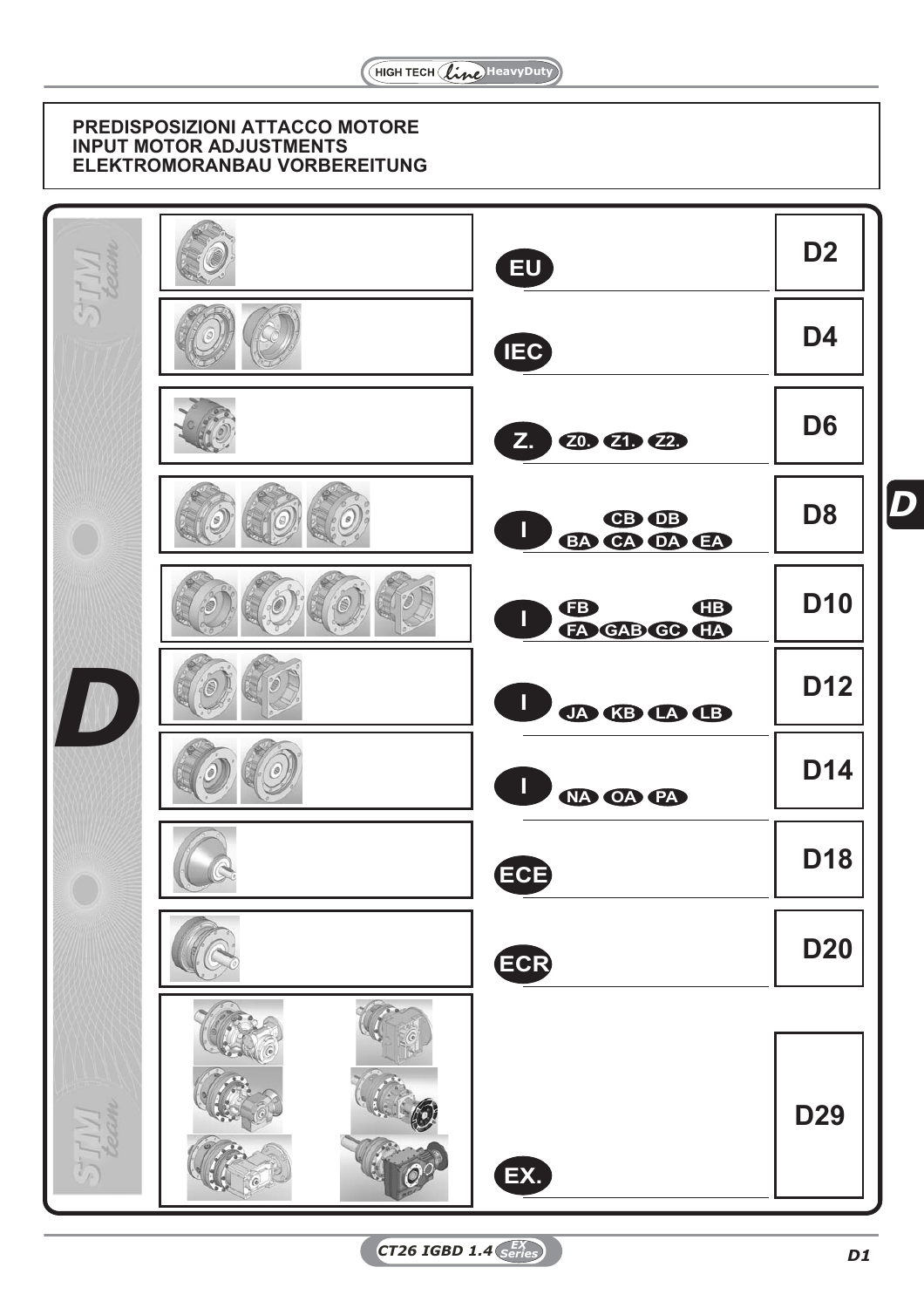



**1.0 EU** *1.0 EU* **1.0 EU**

| Lm<br>O-Ring<br>OilSeal<br>$\quad \  \  \, \blacksquare$<br>EU<br>.3<br>G <sub>1</sub><br>$\frac{2}{Kg}$<br>U<br>$P -$<br>⊥ Lin<br>EU<br>5.8 | U   |                           |      |                    |                           | D              | $m \cdot$<br>۵<br>٥ | O<br>F | O.<br>O<br>R    | Q<br>Ø |       |                                                                                     |  |
|----------------------------------------------------------------------------------------------------------------------------------------------|-----|---------------------------|------|--------------------|---------------------------|----------------|---------------------|--------|-----------------|--------|-------|-------------------------------------------------------------------------------------|--|
| <b>EU</b>                                                                                                                                    |     | -‡1<br>EX1                |      |                    |                           | ┪┪<br>EX2 EXB2 |                     |        | ┪┪┪<br>EX3 EXB3 |        |       | $\Pi$ $\Pi$<br>EX4 EXB4                                                             |  |
|                                                                                                                                              |     | EX $101 \Rightarrow 1001$ |      | $EXB$ 102=<br>1002 | EX 102 $\Rightarrow$ 3502 |                | EX 103=<br>3503     |        | EX 103⇒12003    |        |       | EX-EXB<br>$\begin{array}{c} \textbf{104} \Rightarrow \\ \textbf{12004} \end{array}$ |  |
| 10                                                                                                                                           | 101 |                           |      | $102$              |                           |                | 103                 |        |                 |        | $104$ |                                                                                     |  |
| 20                                                                                                                                           | 201 |                           |      | 202                |                           |                | 203                 |        |                 |        | 204   |                                                                                     |  |
| 25                                                                                                                                           | 251 |                           |      | 252                |                           |                | 253                 |        |                 |        | 254   |                                                                                     |  |
| 30                                                                                                                                           |     | 301                       |      | 302                |                           |                | 303                 |        |                 |        | 304   |                                                                                     |  |
| 40                                                                                                                                           |     |                           |      | 402                |                           |                | 403                 |        |                 |        | 404   |                                                                                     |  |
| 50                                                                                                                                           |     | 501                       |      | 502                |                           |                | 503                 |        |                 |        | 504   |                                                                                     |  |
| 70                                                                                                                                           |     | 701                       |      | 702                |                           |                | 703                 |        |                 |        | 704   |                                                                                     |  |
| 80                                                                                                                                           |     |                           | 801  |                    | 802                       |                | 803                 |        |                 |        | 804   |                                                                                     |  |
| 90                                                                                                                                           |     |                           |      |                    | 902                       |                | 903                 |        |                 |        | 904   |                                                                                     |  |
| 100                                                                                                                                          |     |                           | 1001 |                    | 1002                      |                | 1003                |        |                 |        | 1004  |                                                                                     |  |
| 150                                                                                                                                          |     |                           |      |                    | 1502                      |                | 1503                |        |                 |        | 1504  |                                                                                     |  |
| 180                                                                                                                                          |     |                           |      |                    | 1802                      |                | 1803                |        |                 |        | 1804  |                                                                                     |  |
| 200                                                                                                                                          |     |                           |      |                    | 2002                      |                | 2003                |        |                 |        | 2004  |                                                                                     |  |
| 250                                                                                                                                          |     |                           |      |                    |                           | 2502           |                     | 2503   |                 |        | 2504  |                                                                                     |  |
| 280                                                                                                                                          |     |                           |      |                    |                           | 2802           |                     | 2803   |                 |        | 2804  |                                                                                     |  |
| 300                                                                                                                                          |     |                           |      |                    |                           | 3002           |                     | 3003   |                 |        | 3004  |                                                                                     |  |
| 350                                                                                                                                          |     |                           |      |                    |                           | 3502           |                     | 3503   |                 |        | 3504  |                                                                                     |  |
| 420                                                                                                                                          |     |                           |      |                    |                           |                |                     | 4203   |                 |        | 4204  |                                                                                     |  |
| 650                                                                                                                                          |     |                           |      |                    |                           |                |                     |        | 6503<br>8503    |        |       | 6504<br>8504                                                                        |  |
| 850                                                                                                                                          |     |                           |      |                    |                           |                |                     |        |                 |        |       |                                                                                     |  |
| 1200                                                                                                                                         |     |                           |      |                    |                           |                |                     |        | 12003           |        |       | 12004                                                                               |  |
|                                                                                                                                              |     |                           |      |                    |                           |                |                     |        |                 |        |       |                                                                                     |  |

|           | D                  |                   | n        | G        | $U_{\text{max}}$ $L_{\text{IN}}$ |   | L3 | m                | $L_m$ |                    | $O_{Ring}$ $Oil_{Seal}$        |    |    |    |       |    |    |    |    |    |  |
|-----------|--------------------|-------------------|----------|----------|----------------------------------|---|----|------------------|-------|--------------------|--------------------------------|----|----|----|-------|----|----|----|----|----|--|
|           | <b>DIN</b><br>5482 |                   | l+/- 0.1 | H7<br>g6 |                                  |   |    |                  |       |                    |                                |    |    |    |       |    |    |    |    |    |  |
| <b>EU</b> | 50 x 45            | 186<br>244<br>295 | 150      | 95       | 6                                | 4 | 38 | M10 <sub>1</sub> | 20    | 94.92<br>Х<br>2.62 | $\frac{ 60x80 }{75}$ 67<br>7.5 | 75 | 83 | 67 | 75 83 | 67 | 75 | 83 | 67 | 75 |  |

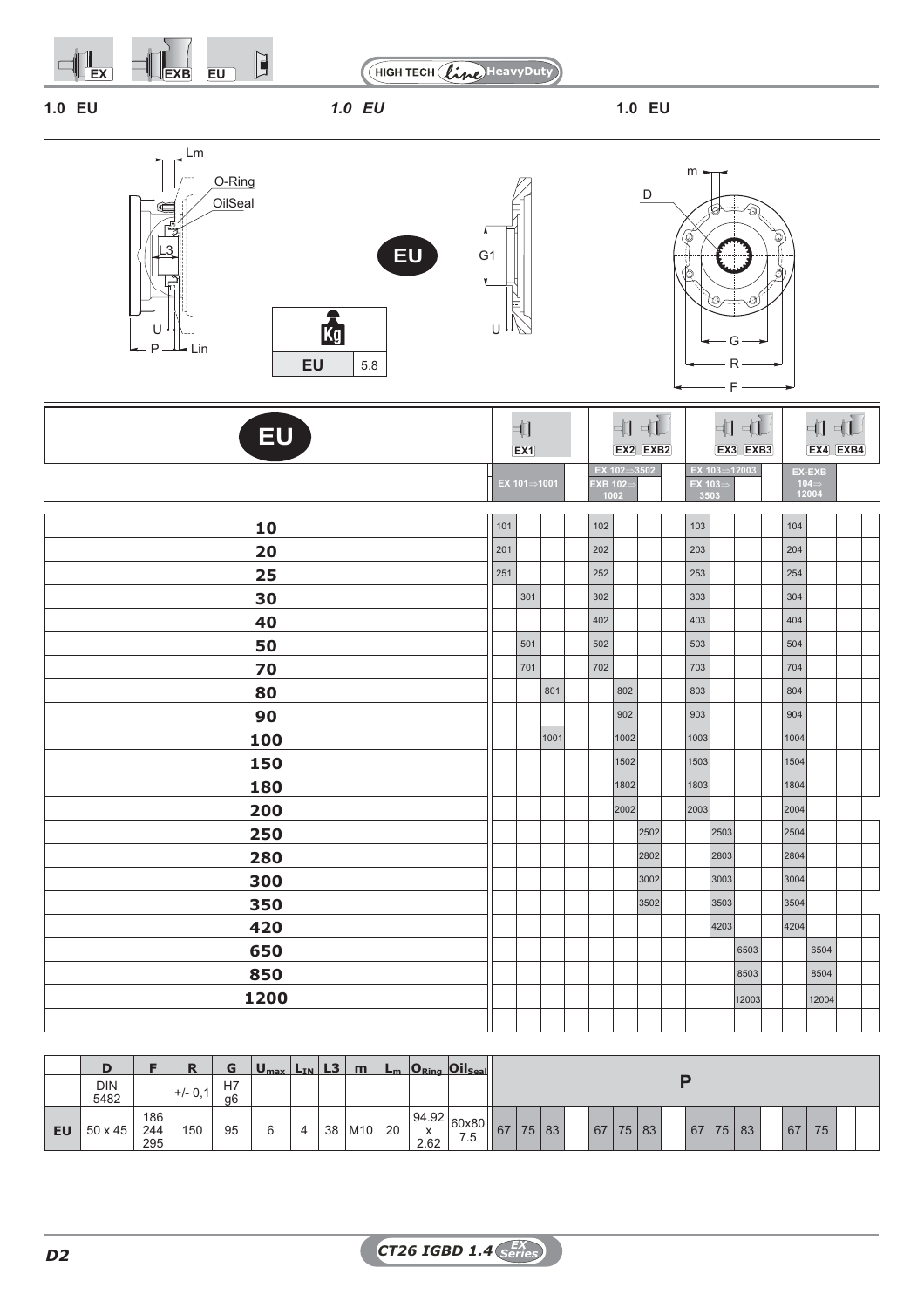# **White page**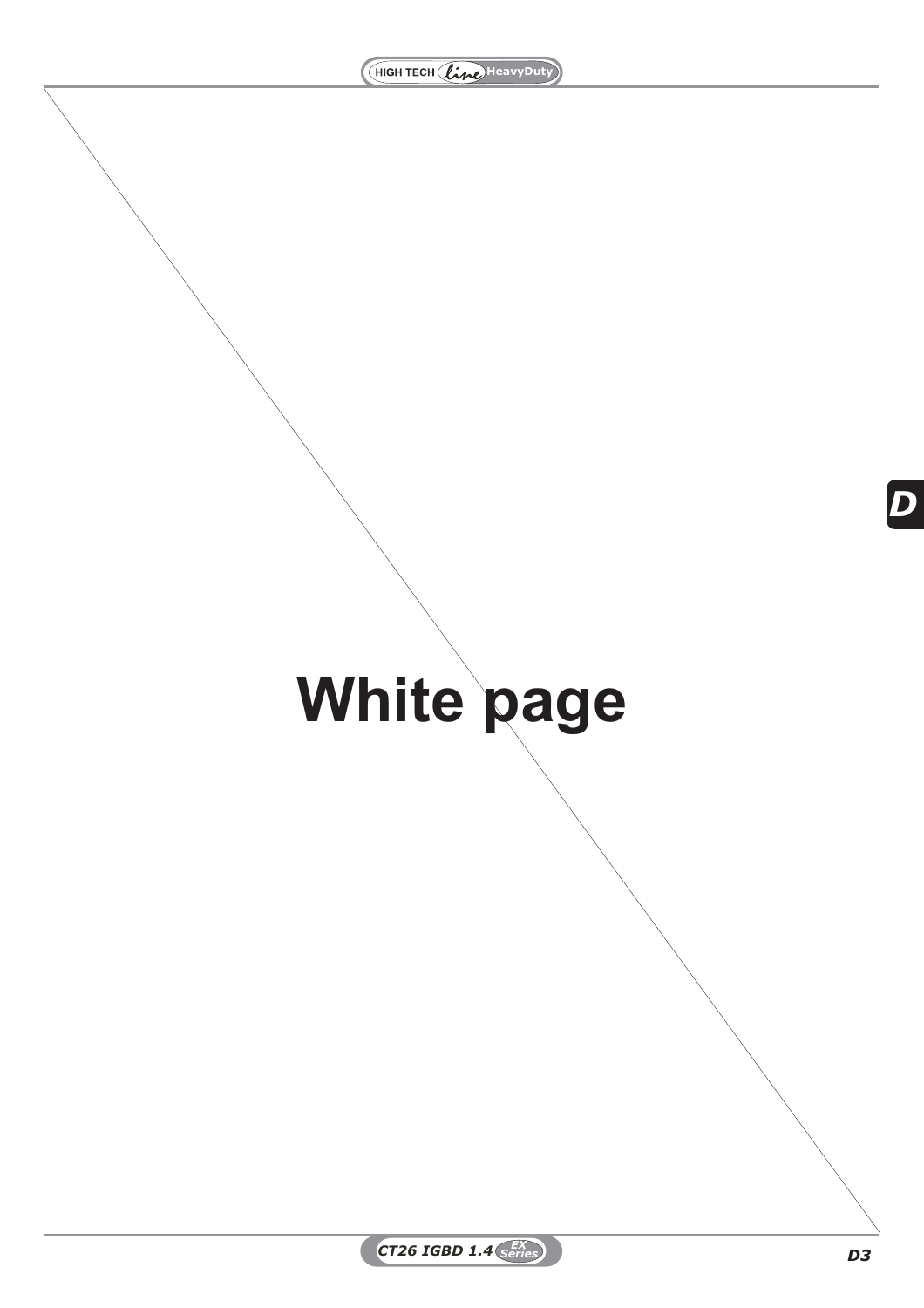







| $- - - -$  |     |                                |      |      |     |          |      | $\overline{\phantom{0}}$ F – | $\overline{\phantom{a}}$ $\overline{\phantom{a}}$ $\overline{\phantom{a}}$ $\overline{\phantom{a}}$ $\overline{\phantom{a}}$ $\overline{\phantom{a}}$ $\overline{\phantom{a}}$ $\overline{\phantom{a}}$ $\overline{\phantom{a}}$ $\overline{\phantom{a}}$ $\overline{\phantom{a}}$ $\overline{\phantom{a}}$ $\overline{\phantom{a}}$ $\overline{\phantom{a}}$ $\overline{\phantom{a}}$ $\overline{\phantom{a}}$ $\overline{\phantom{a}}$ $\overline{\phantom{a}}$ $\overline{\$ |                                |       | 250-280  |       | 51 |  |
|------------|-----|--------------------------------|------|------|-----|----------|------|------------------------------|---------------------------------------------------------------------------------------------------------------------------------------------------------------------------------------------------------------------------------------------------------------------------------------------------------------------------------------------------------------------------------------------------------------------------------------------------------------------------------|--------------------------------|-------|----------|-------|----|--|
| <b>IEC</b> |     | $\overline{\mathbb{C}}$<br>EX1 |      |      |     | 中<br>EX2 |      |                              |                                                                                                                                                                                                                                                                                                                                                                                                                                                                                 | $\overline{\mathbb{F}}$<br>EX3 |       | 中<br>EX4 |       |    |  |
| 10         | 101 |                                |      |      | 102 |          |      |                              | 103                                                                                                                                                                                                                                                                                                                                                                                                                                                                             |                                |       | 104      |       |    |  |
| 20         | 201 |                                |      |      | 202 |          |      |                              | 203                                                                                                                                                                                                                                                                                                                                                                                                                                                                             |                                |       | 204      |       |    |  |
| 25         | 251 |                                |      |      | 252 |          |      |                              | 253                                                                                                                                                                                                                                                                                                                                                                                                                                                                             |                                |       | 254      |       |    |  |
| 30         |     | 301                            |      |      | 302 |          |      |                              | 303                                                                                                                                                                                                                                                                                                                                                                                                                                                                             |                                |       | 304      |       |    |  |
| 40         |     |                                |      |      | 402 |          |      |                              | 403                                                                                                                                                                                                                                                                                                                                                                                                                                                                             |                                |       | 404      |       |    |  |
| 50         |     | 501                            |      |      | 502 |          |      |                              | 503                                                                                                                                                                                                                                                                                                                                                                                                                                                                             |                                |       | 504      |       |    |  |
| 70         |     | 701                            |      |      | 702 |          |      |                              | 703                                                                                                                                                                                                                                                                                                                                                                                                                                                                             |                                |       | 704      |       |    |  |
| 80         |     |                                | 801  |      |     | 802      |      |                              | 803                                                                                                                                                                                                                                                                                                                                                                                                                                                                             |                                |       | 804      |       |    |  |
| 90         |     |                                |      |      |     | 902      |      |                              | 903                                                                                                                                                                                                                                                                                                                                                                                                                                                                             |                                |       | 904      |       |    |  |
| 100        |     |                                | 1001 |      |     | 1002     |      |                              | 1003                                                                                                                                                                                                                                                                                                                                                                                                                                                                            |                                |       | 1004     |       |    |  |
| 150        |     |                                |      | 1501 |     | 1502     |      |                              | 1503                                                                                                                                                                                                                                                                                                                                                                                                                                                                            |                                |       | 1504     |       |    |  |
| 180        |     |                                |      |      |     | 1802     |      |                              | 1803                                                                                                                                                                                                                                                                                                                                                                                                                                                                            |                                |       | 1804     |       |    |  |
| 200        |     |                                |      | 2001 |     | 2002     |      |                              | 2003                                                                                                                                                                                                                                                                                                                                                                                                                                                                            |                                |       | 2004     |       |    |  |
| 250        |     |                                |      |      |     |          | 2502 |                              |                                                                                                                                                                                                                                                                                                                                                                                                                                                                                 | 2503                           |       | 2504     |       |    |  |
| 280        |     |                                |      |      |     |          | 2802 |                              |                                                                                                                                                                                                                                                                                                                                                                                                                                                                                 | 2803                           |       | 2804     |       |    |  |
| 300        |     |                                |      |      |     |          | 3002 |                              |                                                                                                                                                                                                                                                                                                                                                                                                                                                                                 | 3003                           |       | 3004     |       |    |  |
| 350        |     |                                |      |      |     |          | 3502 |                              |                                                                                                                                                                                                                                                                                                                                                                                                                                                                                 | 3503                           |       | 3504     |       |    |  |
| 420        |     |                                |      |      |     |          |      | 4202                         |                                                                                                                                                                                                                                                                                                                                                                                                                                                                                 | 4203                           |       | 4204     |       |    |  |
| 650        |     |                                |      |      |     |          |      |                              |                                                                                                                                                                                                                                                                                                                                                                                                                                                                                 |                                | 6503  |          | 6504  |    |  |
| 850        |     |                                |      |      |     |          |      |                              |                                                                                                                                                                                                                                                                                                                                                                                                                                                                                 |                                | 8503  |          | 8504  |    |  |
| 1200       |     |                                |      |      |     |          |      |                              |                                                                                                                                                                                                                                                                                                                                                                                                                                                                                 |                                | 12003 |          | 12004 |    |  |

|     | D. | F.  | R        | G                    | ш  | $\mathbf{v}$    | $\overline{\phantom{a}}$ | TN.  | L3  | h  |                  |             |     |               |  |     |               |           |             |         |     |           |  |     |     |  |
|-----|----|-----|----------|----------------------|----|-----------------|--------------------------|------|-----|----|------------------|-------------|-----|---------------|--|-----|---------------|-----------|-------------|---------|-----|-----------|--|-----|-----|--|
|     | F7 |     | $+/-0.1$ | F <sub>8</sub><br>G6 |    |                 |                          |      |     | H7 | $+0,1$<br>$+0.2$ |             |     |               |  |     |               |           | Ρ           |         |     |           |  |     |     |  |
| 63  | 11 | 140 | 115      | 95                   | 10 | M <sub>8</sub>  | 16                       | 5,5  | 25  | 4  | 12.8             | 83          | 91  | 99            |  | 83  | 91            | 99        |             | 83      | 91  | 99        |  | 83  | 91  |  |
| 71  | 14 | 160 | 130      | 110                  | 10 | M <sub>8</sub>  | 16                       | 5,5  | 32  | 5  | 16.3             | 83          | 91  | 99            |  | 83  | 91            | 99        |             | 83      | 91  | 99        |  | 83  | 91  |  |
| 80  | 19 | 200 | 165      | 130                  | 5  | M <sub>10</sub> | 14                       | 5.5  | 52  | 6  | 21.8             | 83          | 91  | 99            |  | 83  | 91            | 99        |             | 83      | 91  | 99        |  | 83  | 91  |  |
| 90  | 24 | 200 | 165      | 130                  | 5  | M <sub>10</sub> | 14                       | 5.5  | 52  | 8  | 27.3             | 83          | 91  | 99            |  | 83  | 91            | 99        |             | 83      | 91  | 99        |  | 83  | 91  |  |
| 100 | 28 | 250 | 215      | 180                  | 5  | M <sub>12</sub> | 14                       | 10.5 | 61  | 8  | 31.3             | $\vert$ 91  | 99  | 107           |  | 91  | 99            | 107       |             | 91      | 99  | 107       |  | 91  | 99  |  |
| 112 | 28 | 250 | 215      | 180                  | 5  | M <sub>12</sub> | 14                       | 10.5 | 61  | 8  | 31.3             | 91          | 99  | 107           |  | 91  | 99   107      |           |             | 91      | 99  | 107       |  | 91  | 99  |  |
| 132 | 38 | 300 | 265      | 230                  | 5  | M <sub>12</sub> | 14                       | 10.5 | 82  | 10 | 41.3             | 112 120 128 |     |               |  |     | 112 120 128   |           |             | 112 120 |     | 128       |  | 112 | 120 |  |
| 160 | 42 | 350 | 300      | 250                  | 6  | M16             | 18                       | 8.5  | 111 | 12 | 45.3             | 146         |     | 167           |  | 146 |               | 167       |             | 146     |     | 167       |  | 146 |     |  |
| 180 | 48 | 350 | 300      | 250                  | 6  | M16             | 18                       | 8.5  | 111 | 14 | 51.8             | 146         |     | 167           |  | 146 |               | 167       |             | 146     |     | 167       |  | 146 |     |  |
| 160 | 42 | 350 | 300      | 250                  | 6  | M16             | 18                       | 24.5 | 111 | 12 | 45.3             |             | 170 |               |  |     | 170           |           |             |         | 170 |           |  |     | 170 |  |
| 180 | 48 | 350 | 300      | 250                  | 6  | M16             | 18                       | 24.5 | 111 | 14 | 51.8             |             | 170 |               |  |     | 170           |           |             |         | 170 |           |  |     | 170 |  |
| 200 | 55 | 400 | 350      | 300                  | 6  | M16             | 22                       | 8.5  | 111 | 16 | 59,3             |             |     | 154 165 175   |  |     |               |           | 154 165 175 |         | 154 | 165       |  |     | 154 |  |
| 225 | 60 | 450 | 400      | 350                  | 6  | M16             | 20                       | 8.5  | 143 | 18 | 64.4             |             |     | 189 188.5 205 |  |     | 189 188.5 205 |           |             |         |     | 189 188.5 |  |     | 189 |  |
| 250 | 65 | 550 | 500      | 450                  | 6  | M16             | 21                       | 8.5  | 145 | 18 | 69,4             |             |     | 188.5 205     |  |     |               | 188.5 205 |             |         |     | 188.5     |  |     |     |  |
| 280 | 75 | 550 | 500      | 450                  | 6  | M16             | 21                       | 8.5  | 145 | 20 | 79.9             |             |     | 188.5 205     |  |     |               | 188.5 205 |             |         |     | 188.5     |  |     |     |  |
|     |    |     |          |                      |    |                 |                          |      |     |    |                  |             |     |               |  |     |               |           |             |         |     |           |  |     |     |  |

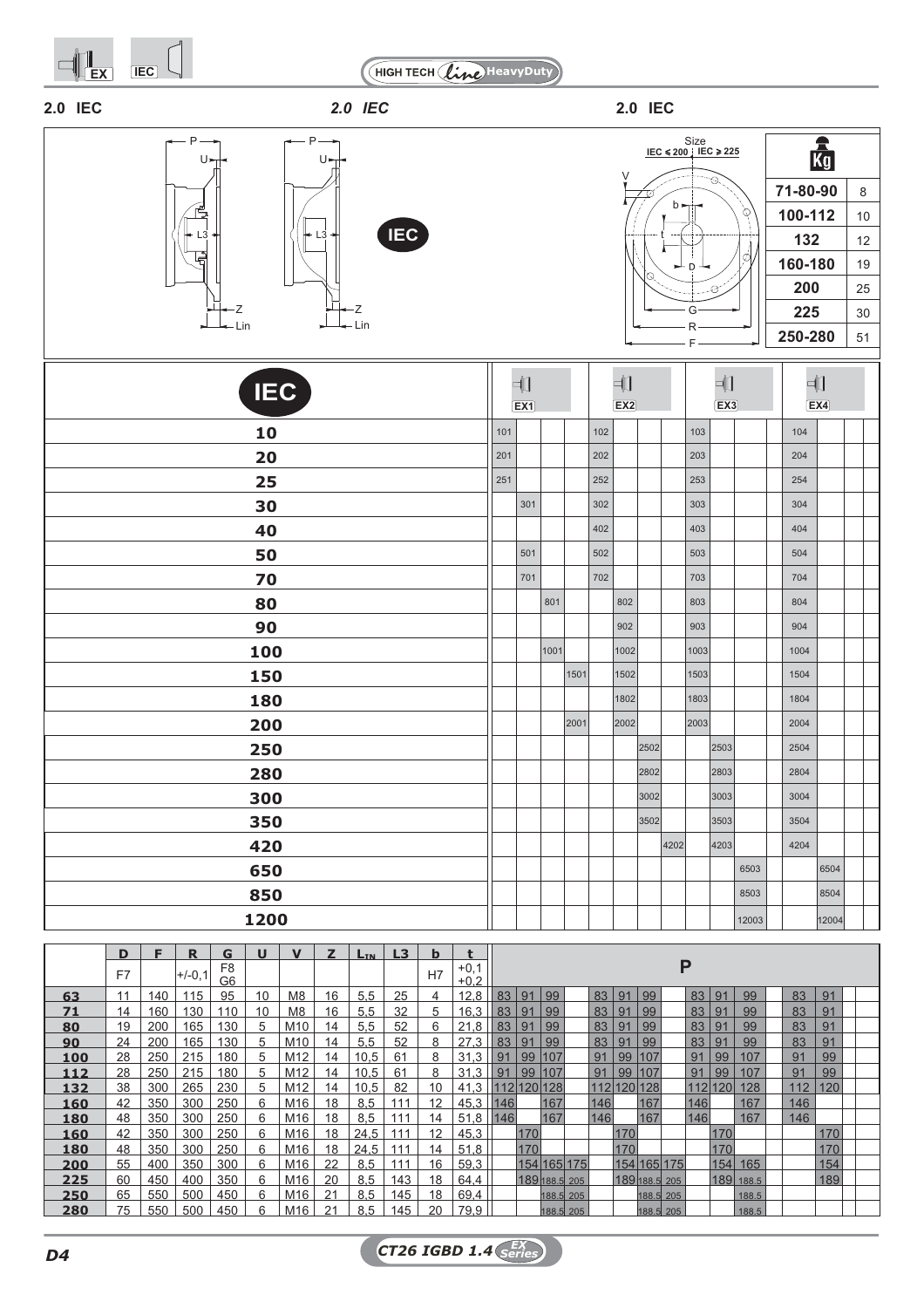HIGH TECH (line) HeavyDuty



| 2.0 IEC | 2.0 IEC | <b>2.0 IEC</b> |  |
|---------|---------|----------------|--|

| $U \rightarrow$     |            | <b>IEC</b>                                 |
|---------------------|------------|--------------------------------------------|
| $\mathsf{L}_3$<br>Z | <b>IEC</b> | ν<br><b>MANUFACTURE</b><br>$\mathcal{Q}^1$ |
| $\cdot$ $\cdot$     |            |                                            |

Z

P P P P P P P P P P

 $\overline{\phantom{0}}$ 

P



|                        |          |            |                   |                                  | <b>IEC</b>      |                       |          |                  |                   |                |                                                          |          |              | $\mathbb{E}$<br>EXB <sub>2</sub> |   |          |              | $-d$<br>EXB <sub>3</sub> |          |              | $\n  d$<br>EXB4 |  |
|------------------------|----------|------------|-------------------|----------------------------------|-----------------|-----------------------|----------|------------------|-------------------|----------------|----------------------------------------------------------|----------|--------------|----------------------------------|---|----------|--------------|--------------------------|----------|--------------|-----------------|--|
|                        |          |            |                   |                                  | 10              |                       |          |                  |                   |                |                                                          | 102      |              |                                  |   | 103      |              |                          | 104      |              |                 |  |
|                        |          |            |                   |                                  | 20              |                       |          |                  |                   |                |                                                          | 202      |              |                                  |   | 203      |              |                          | 204      |              |                 |  |
|                        |          |            |                   |                                  | 25              |                       |          |                  |                   |                |                                                          | 252      |              |                                  |   | 253      |              |                          | 254      |              |                 |  |
|                        |          |            |                   |                                  | 30              |                       |          |                  |                   |                |                                                          | 302      |              |                                  |   | 303      |              |                          | 304      |              |                 |  |
|                        |          |            |                   |                                  | 40              |                       |          |                  |                   |                |                                                          |          |              |                                  |   | 403      |              |                          | 404      |              |                 |  |
|                        |          |            |                   |                                  |                 |                       |          |                  |                   |                |                                                          |          | 502          |                                  |   | 503      |              |                          | 504      |              |                 |  |
|                        |          |            |                   |                                  | 50              |                       |          |                  |                   |                |                                                          |          |              |                                  |   |          |              |                          |          |              |                 |  |
|                        |          |            |                   |                                  | 70              |                       |          |                  |                   |                |                                                          |          | 702          |                                  |   | 703      |              |                          | 704      |              |                 |  |
|                        |          |            |                   |                                  | 80              |                       |          |                  |                   |                |                                                          |          |              | 802                              |   | 803      |              |                          | 804      |              |                 |  |
|                        |          |            |                   |                                  | 90              |                       |          |                  |                   |                |                                                          |          |              |                                  |   | 903      |              |                          | 904      |              |                 |  |
|                        |          |            |                   |                                  | 100             |                       |          |                  |                   |                |                                                          |          |              | 1002                             |   |          | 1003         |                          | 1004     |              |                 |  |
|                        |          |            |                   |                                  | 150             |                       |          |                  |                   |                |                                                          |          |              |                                  |   |          | 1503         |                          | 1504     |              |                 |  |
|                        |          |            |                   |                                  | 180             |                       |          |                  |                   |                |                                                          |          |              |                                  |   |          | 1803         |                          | 1804     |              |                 |  |
|                        |          |            |                   |                                  | 200             |                       |          |                  |                   |                |                                                          |          |              |                                  |   |          | 2003         |                          | 2004     |              |                 |  |
|                        |          |            |                   |                                  | 250             |                       |          |                  |                   |                |                                                          |          |              |                                  |   |          |              | 2503                     | 2504     |              |                 |  |
|                        |          |            |                   |                                  | 280             |                       |          |                  |                   |                |                                                          |          |              |                                  |   |          |              | 2803                     |          | 2804         |                 |  |
|                        |          |            |                   |                                  | 300             |                       |          |                  |                   |                |                                                          |          |              |                                  |   |          |              | 3003                     |          | 3004         |                 |  |
|                        |          |            |                   |                                  | 350             |                       |          |                  |                   |                |                                                          |          |              |                                  |   |          |              | 3503                     |          | 3504         |                 |  |
|                        |          |            |                   |                                  |                 |                       |          |                  |                   |                |                                                          |          |              |                                  |   |          |              |                          |          | 4204         |                 |  |
|                        |          |            |                   |                                  | 420             |                       |          |                  |                   |                |                                                          |          |              |                                  |   |          |              |                          |          |              |                 |  |
|                        |          |            |                   |                                  | 650             |                       |          |                  |                   |                |                                                          |          |              |                                  |   |          |              |                          |          |              | 6504            |  |
|                        |          |            |                   |                                  | 850             |                       |          |                  |                   |                |                                                          |          |              |                                  |   |          |              |                          |          |              | 8504            |  |
|                        |          |            |                   |                                  | 1200            |                       |          |                  |                   |                |                                                          |          |              |                                  |   |          |              |                          |          |              | 12004           |  |
|                        | D        | F          | $\mathbf R$       | G                                | $\mathbf{U}$    | $\mathbf{V}$          | z        | LIN              | L3                | $\mathbf b$    | t<br>$+0,1$                                              |          |              |                                  | P |          |              |                          |          |              |                 |  |
|                        | F7       |            | $+/-0,1$          | F <sub>8</sub><br>G <sub>6</sub> |                 |                       |          |                  |                   | H <sub>7</sub> | $+0,2$                                                   |          |              |                                  |   |          |              |                          |          |              |                 |  |
| 63                     | 11       | 140        | 115               | 95                               | 10              | M8                    | 16       | 5,5              | 25                | 4              | 12,8                                                     |          |              |                                  |   |          |              |                          |          |              |                 |  |
| <u>71</u><br><u>80</u> | 14<br>19 | 160<br>200 | 130<br>165        | 110<br>130                       | 10<br>5         | M <sub>8</sub><br>M10 | 16<br>14 | 5,5<br>5,5       | 32<br>52          | 5<br>6         | 16,3<br>21,8                                             | 52<br>52 | 52           |                                  |   | 52<br>52 | 52           |                          | 52<br>52 | 52           |                 |  |
| <u>90</u>              | 24       | 200        | 165               | 130                              | 5               | M10                   | 14       | 5,5              | 52                | 8              | 27,3                                                     | 52       | 52           | 47                               |   | 52       | 52           | 47                       | 52       | 52           | 47              |  |
| <u> 100</u>            | 28       |            |                   | 250   215   180                  | 5               | M12                   |          | $14$   10,5   61 |                   | 8              | 31,3                                                     |          |              | 60   60   55                     |   |          |              | 60   60   55             |          | 60   60   55 |                 |  |
| <u> 112 </u>           | 28       |            | $250$   215   180 |                                  | 5               | M12                   |          | $14$   10,5      | 61                | 8              | 31,3                                                     |          | 60   60   55 |                                  |   |          | 60   60   55 |                          |          | 60   60   55 |                 |  |
| <u> 132 </u>           | 38       |            | $300$ 265         | 230                              | 5 <sup>5</sup>  | M12                   | 14       | $10,5$ 82        |                   | 10             | 41,3                                                     |          | $112$ 81 76  |                                  |   |          | $112$ 81 76  |                          |          | $112$ 81 76  |                 |  |
| <u> 160</u>            | 42       |            | $350$ 300         | 250                              | $6\overline{6}$ | M16                   | 18       |                  | $8,5$ 111         | 12             | 45,3                                                     |          | 146 146      |                                  |   |          | 146 146      |                          |          | 146 146      |                 |  |
| <u>180</u>             | 48       |            | $350$ 300         | 250                              | 6               | M16                   | 18       | $8,5$ 111        |                   | 14             | 51,8                                                     |          | 146 146      |                                  |   |          | 146 146      |                          |          | 146 146      |                 |  |
| <u> 160</u>            | 42       |            | $350$ 300         | 250                              | 6               | M16                   | 18       |                  | $24,5$ 111        | 12             | 45,3                                                     |          |              | 170                              |   |          |              | 170                      |          |              | 170             |  |
| <u> 180</u>            | 48<br>55 | 400        | $350$ 300<br>350  | 250<br>300                       | 6<br>6          | M16<br>M16            | 18<br>22 | 8,5              | $24,5$ 111<br>111 | 14<br>16       | 51,8<br>59.3                                             |          |              | 170<br>154                       |   |          |              | 170<br>154               |          |              | 170<br>154      |  |
| <u> 200</u><br>225     | 60       |            | 450   400         | 350                              | 6               | M16                   | 20       |                  | $8,5$ 143         | 18             | 64,4                                                     |          |              | 189                              |   |          |              | 189                      |          |              | 189             |  |
| <u> 250 </u>           | 65       |            | 550 500           | 450                              | 6               | M16                   | 21       | 8,5              | 145               | 18             | 69,4                                                     |          |              |                                  |   |          |              |                          |          |              |                 |  |
| ר הפר                  |          |            |                   | 75 550 500 450                   | $\epsilon$      |                       |          |                  |                   |                | $\lfloor 0.116 \rfloor$ 21   85   145   20   70   70   1 |          |              |                                  |   |          |              |                          |          |              |                 |  |



*D*

**280** 75 550 500 450 6 M16 21 8,5 145 20 79,9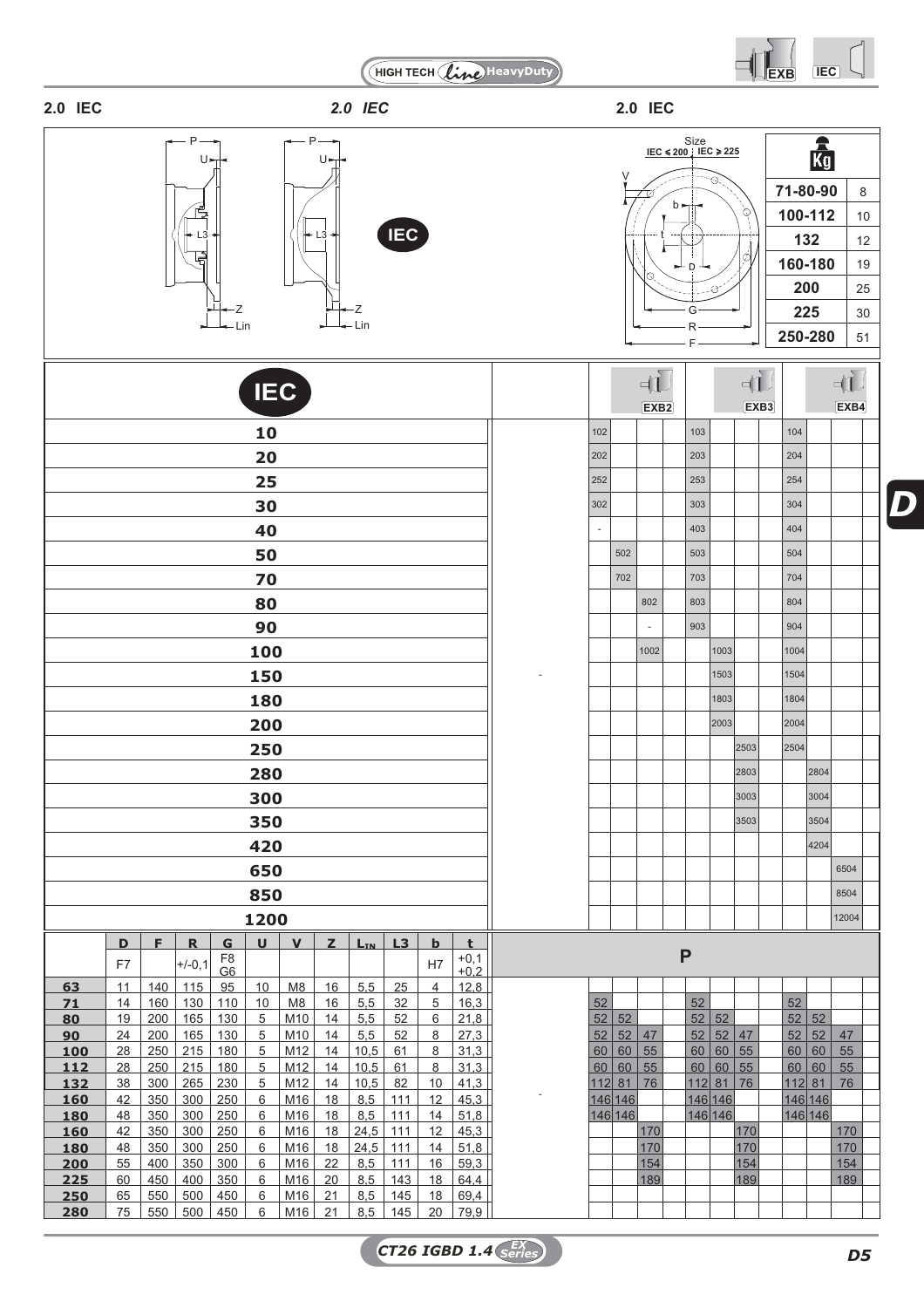



**0.0 - Prestazioni** *0.0 - Performances* **0.0 - Leistungen**

# **3.0 Z0. - Z1. - Z2.** *3.0 Z0. - Z1. - Z2.* **3.0 Z0. - Z1. - Z2.**





|                |                 | A   | в   | C   | D               | Ε    | F    | G    | н   | Q   | 鹵  |
|----------------|-----------------|-----|-----|-----|-----------------|------|------|------|-----|-----|----|
| Z <sub>0</sub> | $T_{RF}$        | 60  | 100 | 160 | 200             | 280  | 330  | 430  | 520 |     | 12 |
|                | $P_{\text{Af}}$ | 10  | 16  | 16  | 20              | 20   | 24   | 24   | 29  | 186 |    |
|                | $T_{RF}$        | 90  | 140 | 240 | 300             | 430  | 550  |      |     |     |    |
| Z1.            | $P_{Af}$        | 8.5 | 13  | 11  | 15              | 20   | 25   |      |     | 186 | 26 |
|                | $T_{RF}$        | 400 | 650 | 800 | 1000            | 1250 | 1500 | 1700 |     |     |    |
| Z2.            | $P_{Af}$        | 25  | 41  | 25  | 32              | 30   | 36   | 41   |     | 244 | 30 |
|                |                 |     |     |     | $P_{max} = 310$ |      |      |      |     |     |    |
|                |                 |     |     |     |                 |      |      |      |     |     |    |

**P<sub>INf</sub> [bar] = Pressione ingresso-impianto idraulico/Input pression – hydraulic<br>plant/Eingangsdruck Hydraulische Anlage** 

**P<sub>Af</sub> [bar] = Pressione apertura freno/Brake release pressure/Bremsöffnungsdruck<br>P<sub>C</sub> [bar] = Contropressione nell'impianto idraulico/Backpressure** *in hydraulic plant***<br>/ Gegendruck in der hydraulischen Anlage** 

**Pmax** [bar] = Pressione max./max. pressure/Höchstdruck **<sup>T</sup>RF** [Nm] = Coppia media Statica/ Medium static torque/ Mittleres Stützmoment

- **1 -** Molle / Springs / Federn
- **2 -** Dischi a Lamelle / Mutidisc / Lamellen
- **3 -** Albero ingresso / Input Shaft Antrienwelle
- **4 -** Carcassa Freno -Casing Brake Bremsegehäuse
- **5 -** Attacco Comando Freno / Brake releasing Plug / Anschluss zum Loesen der Bremse
- **6 -** Tappo Carico e Sfiato Olio / Breather and filling plug / Oelablass-und Entlueftungsschraube nungsdruck

### **1.0 - Campo applicazione**

Il freno è da impiegare solo come freno di stazionamento e non per effettuare frenature dinamiche.

### **2.0 - Principio funzionamento freno**

Il funzionamento del freno è di tipo negativo con le seguenti modalità operative:

### **2.1 - Condizione 1 - Pressione PINf = 0**

Le molle (particolare 1) esercitano una spinta sulle coppie di dischi a lamelle (componente 2). Alcuni dischi sono solidali con elemento mobile (componente 3) e dischi solidali con elemento fisso (componente 4).

In questa condizione operativa si genera sul manicotto riduttore (componente 3) una coppia  $T_{RF}$ con livello di accuratezza del valore di ±10% (Z1-Z2) e ±18% Z0.

### **2.2 - Condizione 2 - Pressione PINf = PAf**

Qualora attraverso l'attacco comando freno (componente 5), si immetta una pressione  $P_{\text{INf}}$ uguale alla pressione di apertura P<sub>Af</sub> il valore della coppia resistente  $T_{RF}$  è uguale a zero consentendo la libera rotazione del manicotto del riduttore.

### **2.3 - Condizione 3 - Contropressione presente nell'impianto idraulico Pc 0.**

Tali prestazioni ( $T_{RF}$ ) sono sempre calcolate con contropressione uguale a zero.In caso contrario la coppia frenante è percentualmente ridotta nel rapporto contropressione/Pressione apertura freno.

**Ricordiamo che alte velocità di rotazione, oppure prolungati funzionamenti con asse verticale, possono generare elevati aumenti di temperatura: in questi casi consultare il Servizio Tecnico Commerciale STM.**

### **1.0 - Application field**

*The brake can be used only as stationary brake.It is not possible to utilize the brake for damic use.*

### **2.0 - How it works**

*The brake works as a negative brake, with the following modalities:*

# **2.1 - option –**  $P_{INf} = 0$

*The coil springs (see item 1) are pressing together on rotating discs.*

*some disks are running together with mobile elements (see item 3) and some other disks are fixed (see item 4)*

*In this working condition there is a resistant torque in the sleeve coupling of the gearbox (see item 3); the value of torque is T<sub>RF</sub> ±10%.* 

### **2.2 - option - Pressure PINf = PAf**

When from the motor brake connection (item 5) you introduce a pressure PINf equal or same opening pressure PAf, the resistant torque value TRF is equal to Zero, in letting free the input pressure, from the Hydraulic plan.

### **2.3 - option - Backpressure** *in hydraulic plant*  $P_c \neq 0$

*These performances (TRF) are always calculated without back pressure.Othrwise the braking torque is reduced as a pecentage of the ratio back pressure/Brake release pressure.*

**We remind you that high rotation speed, or extendent running with vertical axis, can generate considerable temperature increases: in such cases please apply STM technical sfatt for advice.**

### **1.0 - Anwendungsgebiet**

Die Bremsen können nur als Feststellbremsen benutzten und dienen nicht zum dynamischen Abbremsen.

### **2.0 - Funktionsbeschreibung der Bremse**

Die Bremsen haben eine "negative" Funktion bei den folgenden Betriebsarten:

### **2.1 - Punkt 2.1 - Druck PINf = 0**

Die Bremsen wirken unter dem Druck einer Reihe von Federn (Element 1) auf abwechselnd fixe (Element 4) und bewegliche (Element 3) Scheibenpaare (Element 2).

Der Betrieb in diesem Zustand erzeugt einen Drehmomentwiderstand an der Getriebemuffe (Element 3) mit einem Drehmoment  $T_{RF}$  bei einer Genauigkeitsmarge von ± 10 %.

### **2.2 - Punkt - PINf = PAf**

Für den Fall, dass man eine Bremsbetätigung (Bestandteil 5) mit einem Druck P<sub>INf</sub> eingibt die genau dem Öffnungsdruck PAf entspricht,

ist der Wert des Wiederstandsmomentes  $T_{RF}$ gleich null und ermöglicht dadurch die freie Rotation der Getriebebuchse*.*

### **2.3 - Punkt - Gegendruck in der hydraulischen** Anlage  $P_c \neq 0$ .

Diese Leistungen (T<sub>RF</sub>) werden mit einem Gegendruck von 0 berechnet.Anderenfalls wird da Bremsmoment prozentual im Verhältnis Gegendruck/Bremsöffnungsdruck reduziert.

**Hohe Drehzahlen oder lange Betriebszeiten mit vertikaler Achse können zu starken Temperaturerhöhungen führen: In diesem Fall wenden Sie sich bitte an den technischen Kundendienst der STM.**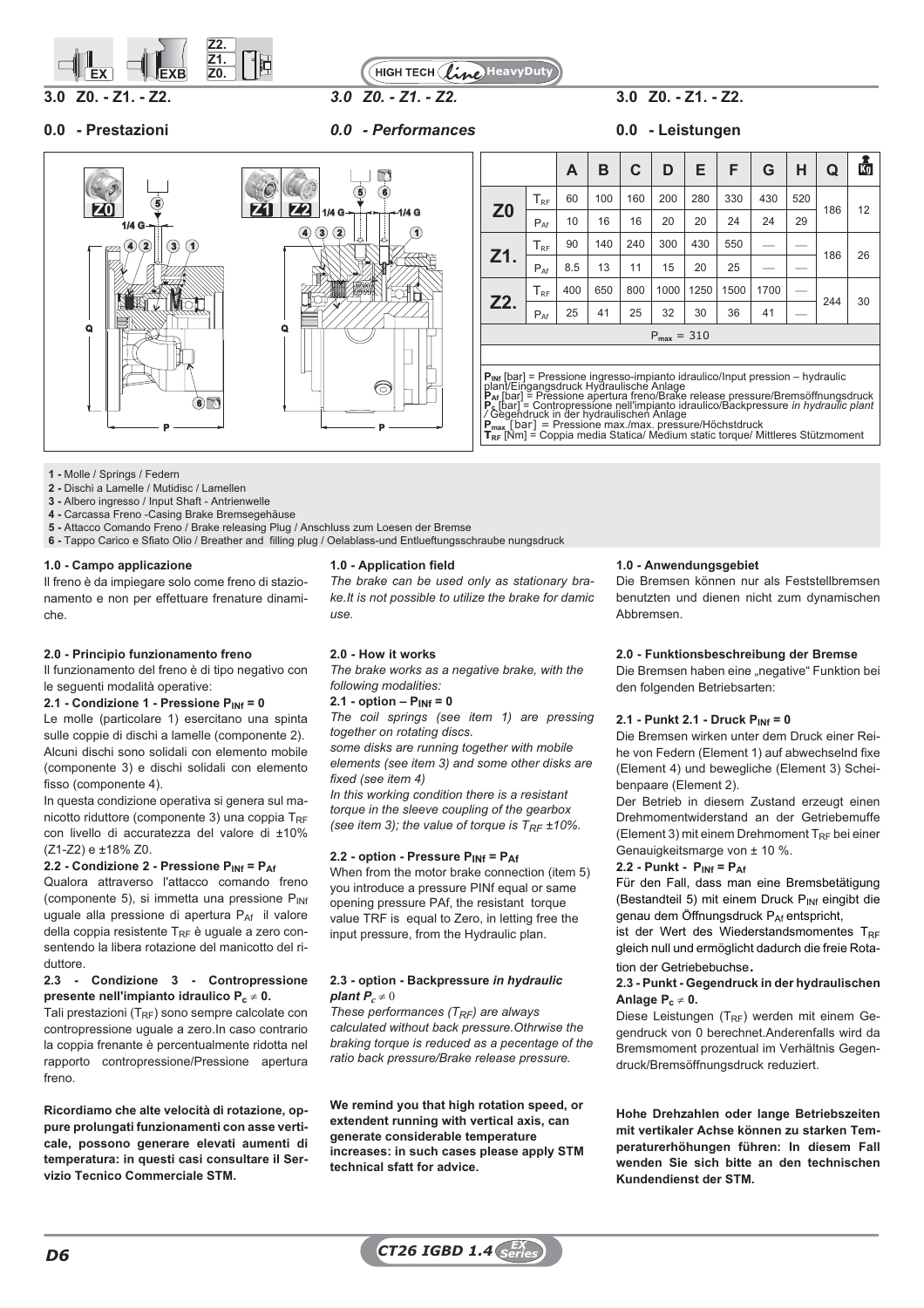

**3.0 Z0. - Z1. - Z2.** *3.0 Z0. - Z1. - Z2.* **3.0 Z0. - Z1. - Z2.**

| Z.   |      | EX 101 $\Rightarrow$<br>1001 |      | <b>EXB</b><br>$102 \Rightarrow$<br>1002 | EX 102 $\Rightarrow$<br>3502 |      | <b>EXB</b><br>$103 \Rightarrow$<br>3503 | EX 103 $\Rightarrow$<br>12003 |       | <b>EX-EXB</b><br>104 $\Rightarrow$<br>12004 |       |  |
|------|------|------------------------------|------|-----------------------------------------|------------------------------|------|-----------------------------------------|-------------------------------|-------|---------------------------------------------|-------|--|
| 10   | 101* |                              |      | 102*                                    |                              |      | $103*$                                  |                               |       | $104*$                                      |       |  |
| 20   | 201  |                              |      | 202*                                    |                              |      | 203*                                    |                               |       | $204*$                                      |       |  |
| 25   | 251  |                              |      | 252*                                    |                              |      | 253*                                    |                               |       | $254*$                                      |       |  |
| 30   |      | 301                          |      | 302*                                    |                              |      | 303*                                    |                               |       | $304*$                                      |       |  |
| 40   |      |                              |      | 402*                                    |                              |      | 403*                                    |                               |       | $404*$                                      |       |  |
| 50   |      | 501                          |      | 502                                     |                              |      | 503*                                    |                               |       | $504*$                                      |       |  |
| 70   |      | 701                          |      | 702                                     |                              |      | 703*                                    |                               |       | $704*$                                      |       |  |
| 80   |      |                              | 801  |                                         | 802                          |      | 803*                                    |                               |       | $804*$                                      |       |  |
| 90   |      |                              |      |                                         | 902                          |      | 903*                                    |                               |       | $904*$                                      |       |  |
| 100  |      |                              | 1001 |                                         | 1002                         |      | 1003                                    |                               |       | $1004*$                                     |       |  |
| 150  |      |                              |      |                                         | 1502                         |      | 1503                                    |                               |       | 1504*                                       |       |  |
| 180  |      |                              |      |                                         | 1802                         |      | 1803                                    |                               |       | 1804*                                       |       |  |
| 200  |      |                              |      |                                         | 2002                         |      | 2003                                    |                               |       | 2004*                                       |       |  |
| 250  |      |                              |      |                                         |                              | 2502 |                                         | 2503                          |       | 2504*                                       |       |  |
| 280  |      |                              |      |                                         |                              | 2802 |                                         | 2803                          |       | 2804                                        |       |  |
| 300  |      |                              |      |                                         |                              | 3002 |                                         | 3003                          |       | 3004                                        |       |  |
| 350  |      |                              |      |                                         |                              | 3502 |                                         | 3503                          |       | 3504                                        |       |  |
| 420  |      |                              |      |                                         |                              |      |                                         | 4203                          |       | 4204                                        |       |  |
| 650  |      |                              |      |                                         |                              |      |                                         |                               | 6503  |                                             | 6504  |  |
| 850  |      |                              |      |                                         |                              |      |                                         |                               | 8503  |                                             | 8504  |  |
| 1200 |      |                              |      |                                         |                              |      |                                         |                               | 12003 |                                             | 12004 |  |

**\* - Z0.1 - only with these sizes**

|                | E | R | G | U | $\mathbf v$ | z | $L_{IN}$                   | L3 | b | t |      |           |         |             |           | P         |           |     |                  |               |  |
|----------------|---|---|---|---|-------------|---|----------------------------|----|---|---|------|-----------|---------|-------------|-----------|-----------|-----------|-----|------------------|---------------|--|
| Z <sub>0</sub> |   |   |   |   |             |   |                            |    |   |   | Z0.1 |           |         | <b>Z0.1</b> |           | Z0.1      |           |     | Z <sub>0.1</sub> |               |  |
| <b>CA 04</b>   |   |   |   |   |             |   |                            |    |   |   | 131  |           |         | 131         |           | 131       |           |     | 131              |               |  |
| <b>CA 05</b>   |   |   |   |   |             |   |                            |    |   |   | 131  |           |         | 131         |           | 131       |           |     | 131              |               |  |
| <b>CA 09</b>   |   |   |   |   |             |   |                            |    |   |   | 131  |           |         | 131         |           | 131       |           |     | 131              |               |  |
| <b>Z1</b>      |   |   |   |   |             |   |                            |    |   |   |      | Z1.1 Z1.2 |         | Z1.1 Z1.2   |           | Z1.1 Z1.2 |           |     |                  | $Z1.1$ $Z1.2$ |  |
| <b>CA 04</b>   |   |   |   |   |             |   |                            |    |   |   |      | 166 174   |         | 166 174     |           | 166 174   |           |     | 166              | 174           |  |
| <b>CA 09</b>   |   |   |   |   |             |   |                            |    |   |   |      | 166 174   |         | 166 174     |           |           | 166 174   |     | 166              | 174           |  |
| <b>CB 07</b>   |   |   |   |   |             |   |                            |    |   |   |      | 178 186   |         | 178 186     |           |           | 178 186   |     | 178              | 186           |  |
| <b>DA 11</b>   |   |   |   |   |             |   |                            |    |   |   |      | 160 168   |         |             | 160 168   |           | 160 168   |     | 160              | 168           |  |
| <b>DB 22</b>   |   |   |   |   |             |   |                            |    |   |   |      | 180 188   |         |             | 180 188   | 180 188   |           |     | 180              | 188           |  |
| <b>FA 13</b>   |   |   |   |   |             |   |                            |    |   |   |      | 186 194   |         | 186 194     |           | 186 194   |           |     | 186              | 194           |  |
| <b>FA 22</b>   |   |   |   |   |             |   | <b>LOOK D8-D10-D12-D14</b> |    |   |   |      | 186 194   |         |             | 186 194   |           | 186 194   |     | 186              | 194           |  |
| <b>FA 23</b>   |   |   |   |   |             |   |                            |    |   |   |      | 186 194   |         | 186 194     |           | 186 194   |           |     | 186              | 194           |  |
| <b>FA 24</b>   |   |   |   |   |             |   |                            |    |   |   |      | 186 194   |         |             | 186 194   | 186 194   |           |     | 186              | 194           |  |
| <b>FA 28</b>   |   |   |   |   |             |   |                            |    |   |   |      | 186 194   |         |             | 186 194   | 186 194   |           |     | 186              | 194           |  |
| <b>FB 08</b>   |   |   |   |   |             |   |                            |    |   |   |      | 226 234   |         | 226 234     |           | 226 234   |           |     | 226              | 234           |  |
| <b>PA 29</b>   |   |   |   |   |             |   |                            |    |   |   |      | 168 176   |         |             | 168 176   |           | 168 176   |     | 168              | 176           |  |
| <b>Z2</b>      |   |   |   |   |             |   |                            |    |   |   |      | Z2.2 Z2.3 |         |             | Z2.2 Z2.3 |           | Z2.2 Z2.3 |     |                  | Z2.2          |  |
| <b>FA13</b>    |   |   |   |   |             |   |                            |    |   |   |      | 248 237   |         |             | 248 237   |           | 248 237   |     |                  | 248           |  |
| <b>FA24</b>    |   |   |   |   |             |   |                            |    |   |   |      | 248 237   |         |             | 248 237   |           | 248 237   |     |                  | 248           |  |
| <b>HB24</b>    |   |   |   |   |             |   |                            |    |   |   |      |           | 257 246 |             | 257 246   |           | 257       | 246 |                  | 257           |  |
| <b>KB24</b>    |   |   |   |   |             |   |                            |    |   |   |      | 265 254   |         |             | 265 254   |           | 265 254   |     |                  | 265           |  |
| <b>LA25</b>    |   |   |   |   |             |   |                            |    |   |   |      |           | 264 253 |             | 264 253   |           | 264 253   |     |                  | 264           |  |
| <b>OA31</b>    |   |   |   |   |             |   |                            |    |   |   |      |           | 244 233 |             | 244 233   |           | 244       | 233 |                  | 244           |  |

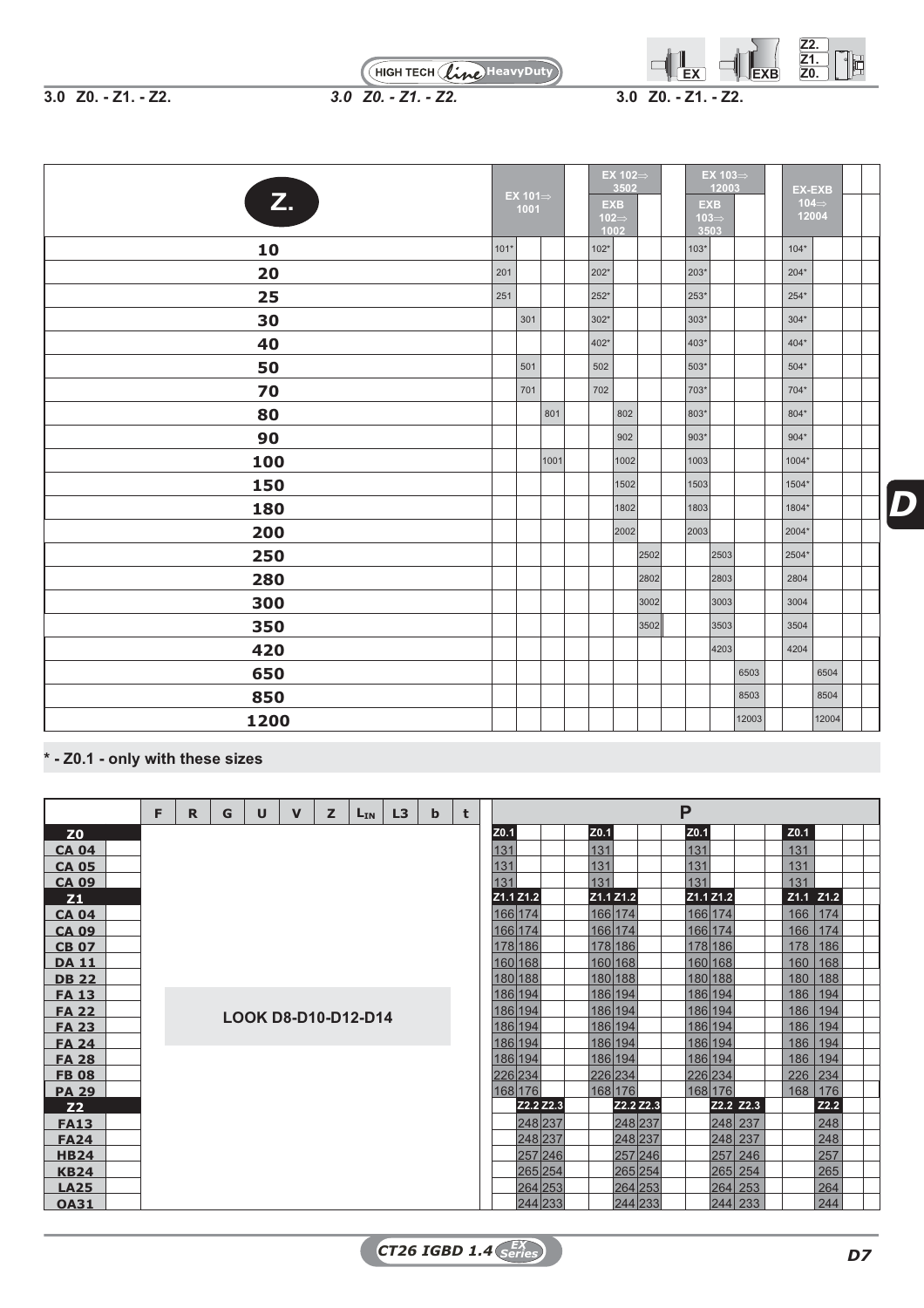

HIGH TECH (line) HeavyDuty

**4.0 BA - CA - CB - DA - DB - EA** *4.0 BA - CA - CB - DA - DB - EA* **4.0 BA - CA - CB - DA - DB - EA**







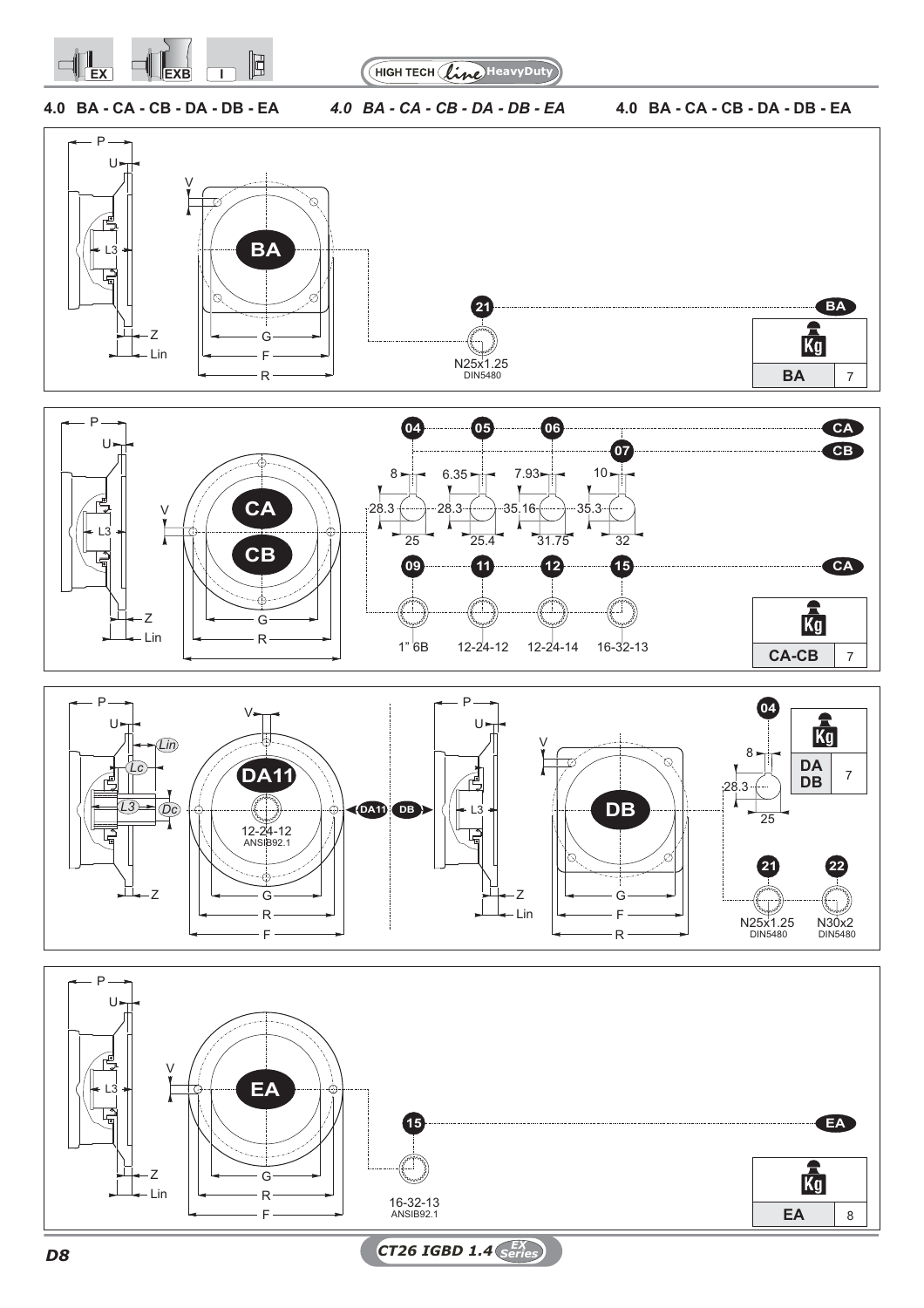

HIGH TECH (line HeavyDuty)

# **4.0 CA - CB - DA - DB - EA** *4.0 CA - CB - DA - DB - EA* **4.0 CA - CB - DA - DB - EA**

|  |  | 4.0 CA-CB-DA-DB-E |  |
|--|--|-------------------|--|

|  |  |  |  |  |  |  |  | 1.0 CA-CB-DA-DB-E <i>A</i> |  |  |  |
|--|--|--|--|--|--|--|--|----------------------------|--|--|--|
|--|--|--|--|--|--|--|--|----------------------------|--|--|--|

| BA CA CB DA DB EA | - [1<br>EX1 |                           |      | $\Pi$<br>$EX2$ $EXB2$  |             |      |                                         | $+1 + 1$<br>EX3 EXB3 |       | $+1 + 1$<br>EX4 EXB4 |                         |  |
|-------------------|-------------|---------------------------|------|------------------------|-------------|------|-----------------------------------------|----------------------|-------|----------------------|-------------------------|--|
|                   |             | EX $101 \Rightarrow 1001$ |      | <b>EXB 102</b><br>1002 | EX 102⇒3502 |      | <b>EXB</b><br>$103 \Rightarrow$<br>3503 | EX 103⇒12003         |       |                      | EX-EXB<br>$104 = 12004$ |  |
| 10                | 101         |                           |      | $102$                  |             |      | 103                                     |                      |       | 104                  |                         |  |
| 20                | 201         |                           |      | 202                    |             |      | 203                                     |                      |       | 204                  |                         |  |
| 25                | 251         |                           |      | 252                    |             |      | 253                                     |                      |       | 254                  |                         |  |
| 30                |             | 301                       |      | 302                    |             |      | 303                                     |                      |       | 304                  |                         |  |
| 40                |             |                           |      | 402                    |             |      | 403                                     |                      |       | 404                  |                         |  |
| 50                |             | 501                       |      | 502                    |             |      | 503                                     |                      |       | 504                  |                         |  |
| 70                |             | 701                       |      | 702                    |             |      | 703                                     |                      |       | 704                  |                         |  |
| 80                |             |                           | 801  |                        | 802         |      | 803                                     |                      |       | 804                  |                         |  |
| 90                |             |                           |      |                        | 902         |      | 903                                     |                      |       | 904                  |                         |  |
| 100               |             |                           | 1001 |                        | 1002        |      | 1003                                    |                      |       | 1004                 |                         |  |
| 150               |             |                           |      |                        | 1502        |      | 1503                                    |                      |       | 1504                 |                         |  |
| 180               |             |                           |      |                        | 1802        |      | 1803                                    |                      |       | 1804                 |                         |  |
| 200               |             |                           |      |                        | 2002        |      | 2003                                    |                      |       | 2004                 |                         |  |
| 250               |             |                           |      |                        |             | 2502 |                                         | 2503                 |       | 2504                 |                         |  |
| 280               |             |                           |      |                        |             | 2802 |                                         | 2803                 |       | 2804                 |                         |  |
| 300               |             |                           |      |                        |             | 3002 |                                         | 3003                 |       | 3004                 |                         |  |
| 350               |             |                           |      |                        |             | 3502 |                                         | 3503                 |       | 3504                 |                         |  |
| 420               |             |                           |      |                        |             |      |                                         | 4203                 |       | 4204                 |                         |  |
| 650               |             |                           |      |                        |             |      |                                         |                      | 6503  |                      | 6504                    |  |
| 850               |             |                           |      |                        |             |      |                                         |                      | 8503  |                      | 8504                    |  |
| 1200              |             |                           |      |                        |             |      |                                         |                      | 12003 |                      | 12004                   |  |

|              | F   | R              | G              | $\mathbf U$ | $\mathbf v$    | z  | $D_c$                    | $L_{\rm C}$ | $L_{IN}$ | L3 | $\mathbf b$ | t      |                                                                              |  |
|--------------|-----|----------------|----------------|-------------|----------------|----|--------------------------|-------------|----------|----|-------------|--------|------------------------------------------------------------------------------|--|
|              |     | $+/-$<br>0.1   | F <sub>8</sub> |             |                |    | $+/-$<br>0,5             |             |          |    | H7          | $+0,2$ | P                                                                            |  |
| <b>BA 21</b> | 95  | 100            | 80             | 8           | M <sub>8</sub> | 16 |                          |             | 22.5     | 58 |             |        | 93   101   109  <br>93   101   109  <br>93 <br>93<br>101 109<br>101          |  |
| <b>CA 04</b> |     | 130 106,4 82,6 |                | 10          | M12            | 17 |                          |             | 15.5     | 58 | 8           | 28,3   | 93   101   109<br>93   101   109<br>93<br>93   101   109<br>101              |  |
| <b>CA 05</b> |     | 130 106,4 82,6 |                | 10          | M12            | 17 |                          |             | 15.5     | 58 | 6.35        | 28,3   | 93 <br>93<br>101<br>  93   101   109<br>101 109<br>93   101   109            |  |
| <b>CA 06</b> |     | 130 106,4 82,6 |                | 10          | M12            | 17 |                          |             | 13       | 58 |             |        | 7,93 35,16   93   101   109<br>93 <br>93<br>101<br>101 109<br>93   101   109 |  |
| <b>CA 09</b> |     | 130 106,4 82,6 |                | 10          | M12            | 17 | $\overline{\phantom{a}}$ |             | 20.5     | 58 |             |        | 101<br>93   101   109<br>93 <br>93<br>101 109<br>93   101   109              |  |
| <b>CA 11</b> |     | 130 106,4 82,6 |                | 10          | M12            | 17 |                          |             | 13       | 56 |             |        | 93 <br>93   101   109<br>93<br>101<br>93   101   109<br>101 109              |  |
| <b>CA 12</b> |     | 130 106,4 82,6 |                | 10          | M12            | 17 |                          |             | 13       | 56 |             |        | 93<br>93 <br>93<br>101<br>101 109<br>101 109<br>93   101   109               |  |
| <b>CA 15</b> |     | 130 106,4 82,6 |                | 10          | M12            | 17 |                          |             | 13       | 58 |             |        | 93 <br>93<br>101<br>93 101 109<br>101 109<br>93 101 109                      |  |
| <b>CB 07</b> |     | 130 106.4 82.6 |                | 22          | M12            | 29 |                          |             | 17.5     | 74 | 10          | 35.3   | 105 113 121<br>105 113 121<br>113<br>105 113 121<br>105                      |  |
|              |     |                |                |             |                |    |                          |             |          |    |             |        |                                                                              |  |
| <b>DB 04</b> | 118 | 125            | 100            | 10          | M10            | 30 |                          |             | 29       | 73 | 8           |        | 28,3 107 115 123<br>107 115 123<br>117 115 123<br>115<br>107                 |  |
| <b>DA 11</b> | 145 | 125            | 100            | 8           | M10            | 11 | 29                       | 32          | 25       | 52 |             |        | 87<br>95 103<br>87<br>95<br>87<br>95<br> 95 103<br>87<br>103                 |  |
| <b>DB 21</b> | 118 | 125            | 100            | 10          | M10            | 30 |                          |             | 36       | 73 |             |        | 115<br>107<br>107 115 123<br>107 115 123<br>117 115 123                      |  |
| <b>DB 22</b> | 118 | 125            | 100            | 10          | M10            | 30 |                          |             | 27       | 68 |             |        | 107 115 123<br>115<br>117 115 123<br>107 115 123<br>107                      |  |
|              |     |                |                |             |                |    |                          |             |          |    |             |        |                                                                              |  |
| <b>EA 15</b> | 170 | 146            | 101,6          | 10          | M14            | 23 |                          |             | 10       | 56 |             |        | 90,0 98<br>90<br>98<br>90<br>98<br>98<br>90<br> 106 <br>106<br>106           |  |
|              |     |                |                |             |                |    |                          |             |          |    |             |        |                                                                              |  |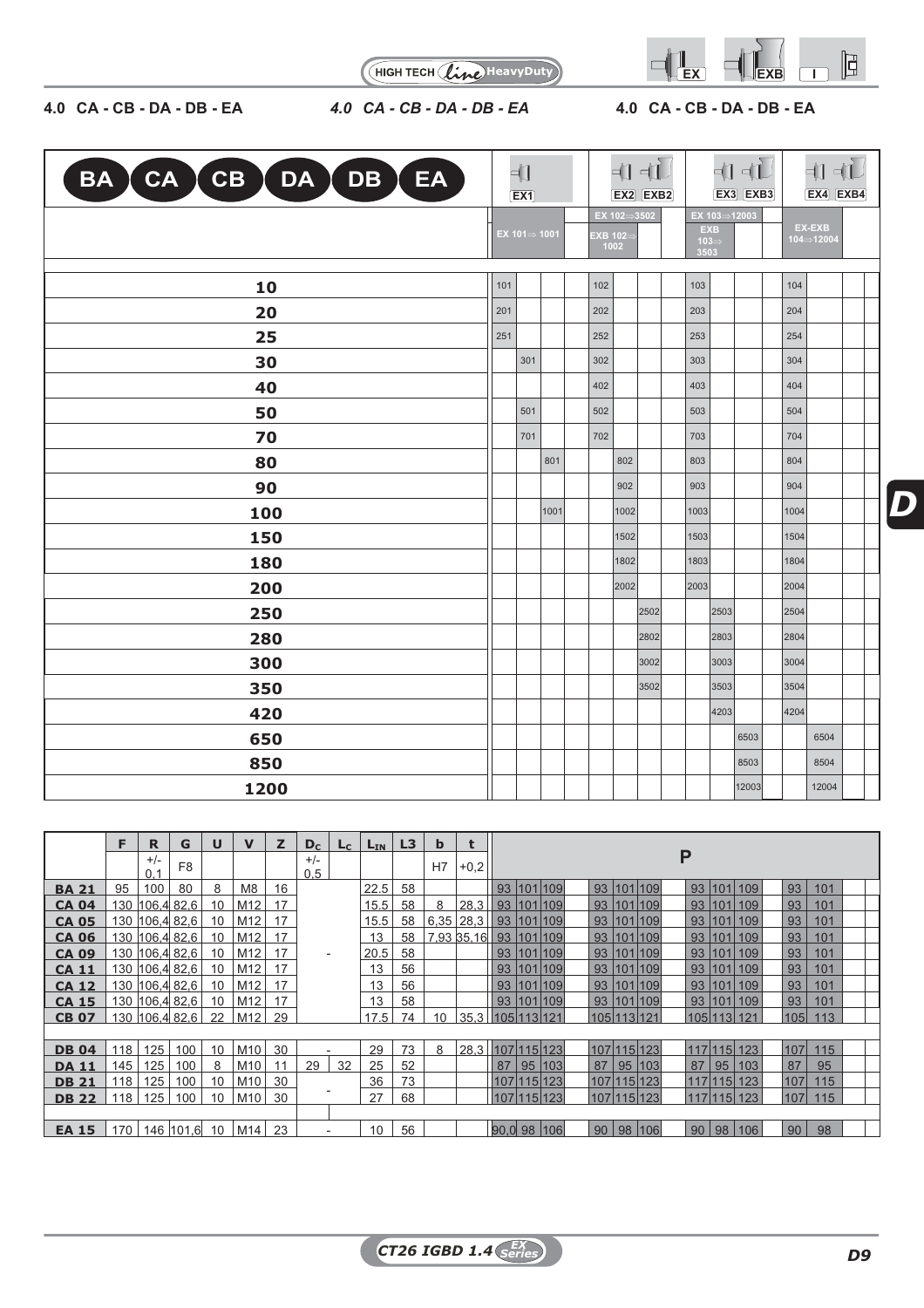



**4.0 FA-FB-GAB-GC-HA-HB** *4.0 FA-FB-GAB-GC-HA-HB* **4.0 FA-FB-GAB-GC-HA-HB**

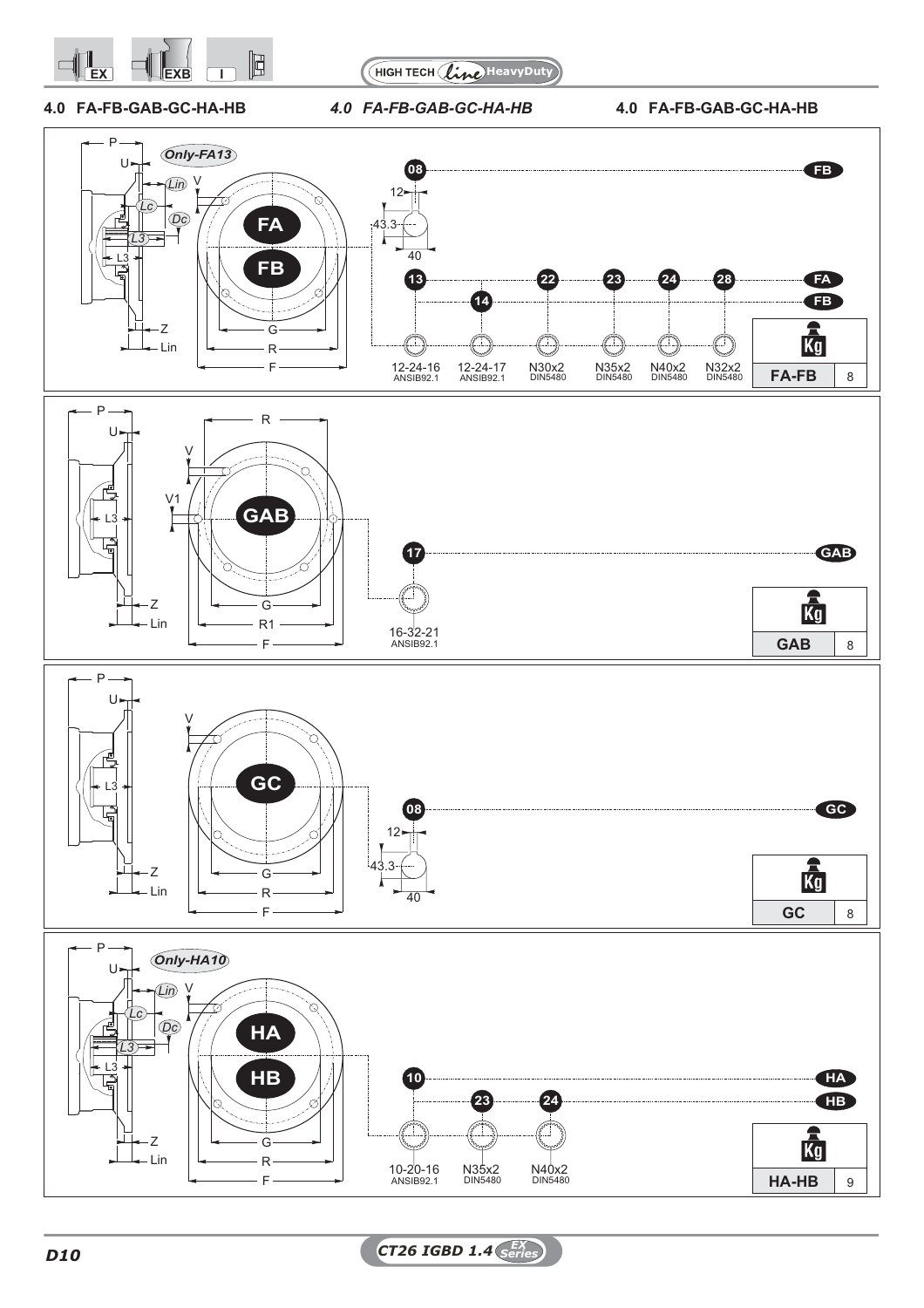



# **4.0 FA-FB-GAB-GC-HA-HB** *4.0 FA-FB-GAB-GC-HA-HB* **4.0 FA-FB-GAB-GC-HA-HB**

| FB FA GAB GC HA HB |     | ╣<br>$\overline{EX1}$ |      |                  | 中           | $\n  ii\n$<br>$EX2$ $EXB2$ |                 |              | $\begin{picture}(20,5) \put(0,0){\line(1,0){10}} \put(15,0){\line(1,0){10}} \put(15,0){\line(1,0){10}} \put(15,0){\line(1,0){10}} \put(15,0){\line(1,0){10}} \put(15,0){\line(1,0){10}} \put(15,0){\line(1,0){10}} \put(15,0){\line(1,0){10}} \put(15,0){\line(1,0){10}} \put(15,0){\line(1,0){10}} \put(15,0){\line(1,0){10}} \put(15,0){\line(1,$<br>EX3 EXB3 |      | $+1 + 1$<br>EX4 EXB4 |  |
|--------------------|-----|-----------------------|------|------------------|-------------|----------------------------|-----------------|--------------|-----------------------------------------------------------------------------------------------------------------------------------------------------------------------------------------------------------------------------------------------------------------------------------------------------------------------------------------------------------------|------|----------------------|--|
|                    |     | EX 101⇒1001           |      | EXB 102=<br>1002 | EX 102⇒3502 |                            | EXB 103<br>3503 | EX 103⇒12003 |                                                                                                                                                                                                                                                                                                                                                                 |      | EX-EXB<br>104⇒12004  |  |
| 10                 | 101 |                       |      | 102              |             |                            | 103             |              |                                                                                                                                                                                                                                                                                                                                                                 | 104  |                      |  |
| 20                 | 201 |                       |      | 202              |             |                            | 203             |              |                                                                                                                                                                                                                                                                                                                                                                 | 204  |                      |  |
| 25                 | 251 |                       |      | 252              |             |                            | 253             |              |                                                                                                                                                                                                                                                                                                                                                                 | 254  |                      |  |
| 30                 |     | 301                   |      | 302              |             |                            | 303             |              |                                                                                                                                                                                                                                                                                                                                                                 | 304  |                      |  |
| 40                 |     |                       |      | 402              |             |                            | 403             |              |                                                                                                                                                                                                                                                                                                                                                                 | 404  |                      |  |
| 50                 |     | 501                   |      | 502              |             |                            | 503             |              |                                                                                                                                                                                                                                                                                                                                                                 | 504  |                      |  |
| 70                 |     | 701                   |      | 702              |             |                            | 703             |              |                                                                                                                                                                                                                                                                                                                                                                 | 704  |                      |  |
| 80                 |     |                       | 801  |                  | 802         |                            | 803             |              |                                                                                                                                                                                                                                                                                                                                                                 | 804  |                      |  |
| 90                 |     |                       |      |                  | 902         |                            | 903             |              |                                                                                                                                                                                                                                                                                                                                                                 | 904  |                      |  |
| 100                |     |                       | 1001 |                  | 1002        |                            | 1003            |              |                                                                                                                                                                                                                                                                                                                                                                 | 1004 |                      |  |
| 150                |     |                       |      |                  | 1502        |                            | 1503            |              |                                                                                                                                                                                                                                                                                                                                                                 | 1504 |                      |  |
| 180                |     |                       |      |                  | 1802        |                            | 1803            |              |                                                                                                                                                                                                                                                                                                                                                                 | 1804 |                      |  |
| 200                |     |                       |      |                  | 2002        |                            | 2003            |              |                                                                                                                                                                                                                                                                                                                                                                 | 2004 |                      |  |
| 250                |     |                       |      |                  |             | 2502                       |                 | 2503         |                                                                                                                                                                                                                                                                                                                                                                 | 2504 |                      |  |
| 280                |     |                       |      |                  |             | 2802                       |                 | 2803         |                                                                                                                                                                                                                                                                                                                                                                 | 2804 |                      |  |
| 300                |     |                       |      |                  |             | 3002                       |                 | 3003         |                                                                                                                                                                                                                                                                                                                                                                 | 3004 |                      |  |
| 350                |     |                       |      |                  |             | 3502                       |                 | 3503         |                                                                                                                                                                                                                                                                                                                                                                 | 3504 |                      |  |
| 420                |     |                       |      |                  |             |                            |                 | 4203         |                                                                                                                                                                                                                                                                                                                                                                 | 4204 |                      |  |
| 650                |     |                       |      |                  |             |                            |                 |              | 6503                                                                                                                                                                                                                                                                                                                                                            |      | 6504                 |  |
| 850                |     |                       |      |                  |             |                            |                 |              | 8503                                                                                                                                                                                                                                                                                                                                                            |      | 8504                 |  |
| 1200               |     |                       |      |                  |             |                            |                 |              | 12003                                                                                                                                                                                                                                                                                                                                                           |      | 12004                |  |

|               | F.  | R         | R1  | G              | U  | $\mathbf v$        | V <sub>1</sub> | z  | $D_{\rm C}$ | Lc | L <sub>I</sub> | L3  | b  | t                        | Р                                                              |
|---------------|-----|-----------|-----|----------------|----|--------------------|----------------|----|-------------|----|----------------|-----|----|--------------------------|----------------------------------------------------------------|
|               |     | $+/- 0.1$ |     | F <sub>8</sub> |    |                    |                |    |             |    |                |     | H7 | $ +0.2 $                 |                                                                |
| <b>FA 13</b>  | 182 | 160       |     | 125            | 35 | M <sub>12</sub>    |                | 46 | 39          | 44 | 25             | 69  |    | $\overline{\phantom{a}}$ | 113 121 129<br>113 121 129<br>113 121 129<br>113 121           |
| <b>FA 22</b>  | 182 | 160       |     | 125            |    | 35 M12             |                | 46 |             |    | 34             | 79  |    | $\blacksquare$           | 113 121 129<br>113 121 129<br>113 121 129<br>113121            |
| <b>FA 23</b>  | 182 | 160       |     | 125            |    | 35 M12             |                | 46 |             |    | 33             | 74  |    | $\overline{\phantom{a}}$ | 113 121 129<br>113121<br>113 121 129<br>113 121 129            |
| <b>FA 24</b>  | 182 | 160       |     | 125            |    | 35 M12             |                | 46 |             |    | 33             | 74  |    | $\blacksquare$           | 113 121 129<br>113121<br>113 121 129<br>113 121 <br>129        |
| <b>FA 28</b>  | 182 | 160       |     | 125            | 35 | M12                |                | 46 |             |    | 33             | 74  |    |                          | 113 121 129<br>113 121 129<br>113 121<br>113 121<br>129        |
| <b>FB 08</b>  | 182 | 160       |     | 125            |    | 10 M12             |                | 86 |             |    | 35             | 118 | 12 |                          | 43,3 153 161 169<br>153 161<br>153 161 169<br>153 161<br>169   |
| <b>FB 14</b>  | 182 | 160       |     | 125            | 10 | M <sub>12</sub>    |                | 86 |             |    | 60             | 118 |    |                          | 153 161 169<br>153 161<br>153 161<br>153 161 169<br>169        |
|               |     |           |     |                |    |                    |                |    |             |    |                |     |    |                          |                                                                |
| <b>GAB 17</b> | 200 | 162       | 181 | 127            | 20 | M14 M16 30         |                |    |             |    | 21             | 62  |    |                          | 101 109 117<br>101 109 117<br>101 109 117<br>101 109           |
| <b>GC 08</b>  | 200 | 162       |     | 127            | 10 | <b>M12</b>         |                | 86 |             |    | 35             | 118 | 12 |                          | 43,3 153 161 169<br> 153 161 <br>153 161 169<br>153 161<br>169 |
|               |     |           |     |                |    |                    |                |    |             |    |                |     |    |                          |                                                                |
| <b>HA 10</b>  | 207 | 180       |     | 140            |    | 10 M12             |                | 29 | 46          | 44 | 23             | 76  |    |                          | 101 109 117<br>101 109 117<br>101 109 117<br>101 109           |
| <b>HB 23</b>  | 207 | 180       |     | 140            |    | 12 M <sub>12</sub> |                | 50 |             |    | 42             | 82  |    | $\overline{\phantom{a}}$ | 122 130 138<br>122 130 138<br>122 130 138<br>122 130           |
| <b>HB 24</b>  | 207 | 180       |     | 140            |    | 12 M <sub>12</sub> |                | 50 |             |    | 42             | 82  |    | $\overline{\phantom{a}}$ | 122 130 138<br>122 130 138<br>122 130<br>122 130<br>138        |
|               |     |           |     |                |    |                    |                |    |             |    |                |     |    |                          |                                                                |

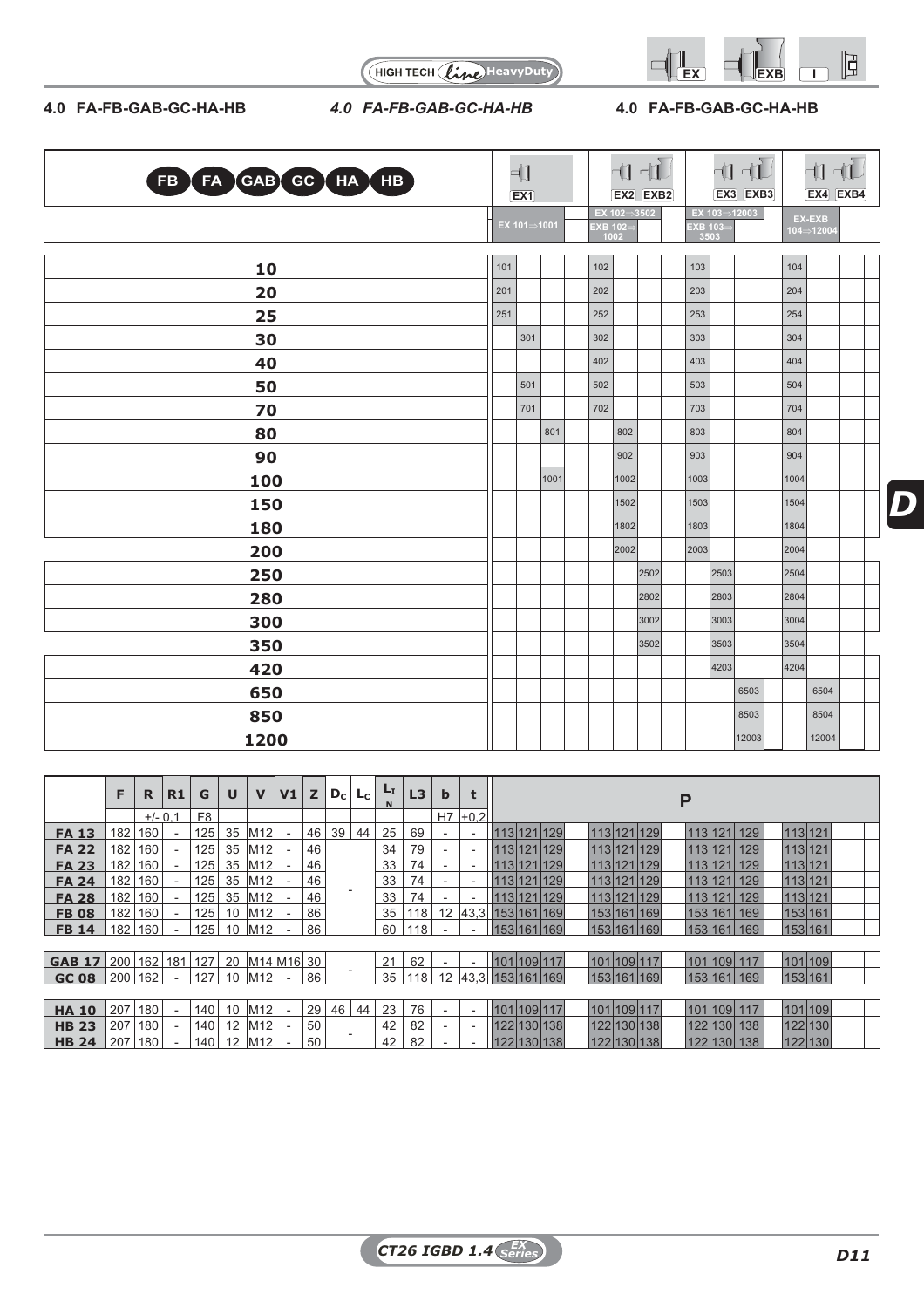

HIGH TECH (line) HeavyDuty

- 
- **4.0 JA-KB-LA-LB** *4.0 JA-KB-LA-LB* **4.0 JA-KB-LA-LB**

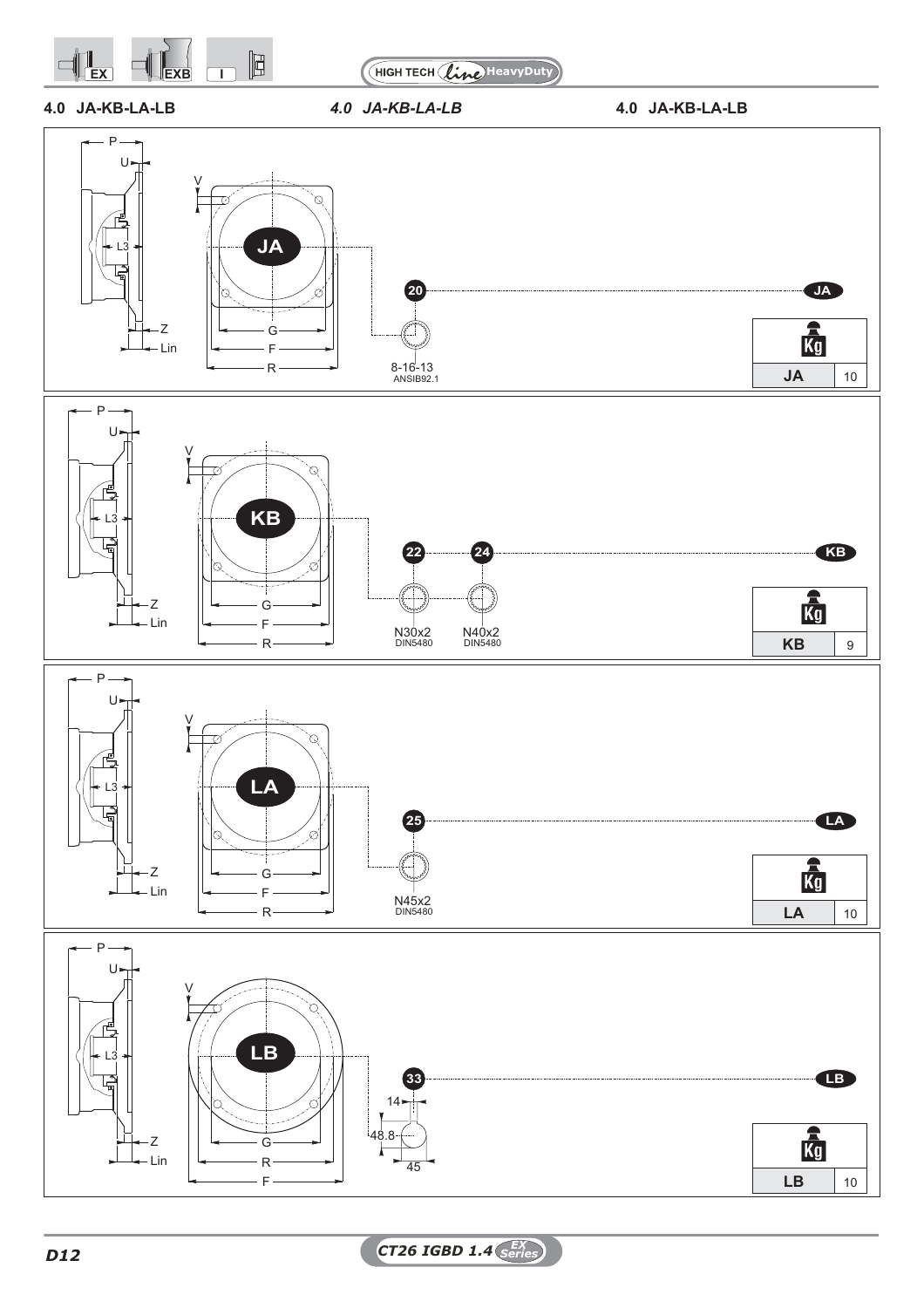

HIGH TECH (line HeavyDuty)

# **4.0 JA-KB-LA-LB** *4.0 JA-KB-LA-LB* **4.0 JA-KB-LA-LB**

| KB LA<br><b>JA</b><br><b>LB</b> |     | 4∏<br>EX1   |      |                  |                           | $\Pi$ $\Pi$<br>EX2 EXB2 |                  |              | $\begin{picture}(20,5) \put(0,0){\line(1,0){10}} \put(15,0){\line(1,0){10}} \put(15,0){\line(1,0){10}} \put(15,0){\line(1,0){10}} \put(15,0){\line(1,0){10}} \put(15,0){\line(1,0){10}} \put(15,0){\line(1,0){10}} \put(15,0){\line(1,0){10}} \put(15,0){\line(1,0){10}} \put(15,0){\line(1,0){10}} \put(15,0){\line(1,0){10}} \put(15,0){\line(1,$<br>EX3 EXB3 |      |                         | $\Pi$<br>$EX4$ $EXB4$ |  |
|---------------------------------|-----|-------------|------|------------------|---------------------------|-------------------------|------------------|--------------|-----------------------------------------------------------------------------------------------------------------------------------------------------------------------------------------------------------------------------------------------------------------------------------------------------------------------------------------------------------------|------|-------------------------|-----------------------|--|
|                                 |     | EX 101⇒1001 |      | EXB 102=<br>1002 | $EX 102 \rightarrow 3502$ |                         | EXB 103=<br>3503 | EX 103=12003 |                                                                                                                                                                                                                                                                                                                                                                 |      | EX-EXB<br>$104 = 12004$ |                       |  |
| 10                              | 101 |             |      | 102              |                           |                         | 103              |              |                                                                                                                                                                                                                                                                                                                                                                 | 104  |                         |                       |  |
| 20                              | 201 |             |      | 202              |                           |                         | 203              |              |                                                                                                                                                                                                                                                                                                                                                                 |      | 204                     |                       |  |
| 25                              | 251 |             |      | 252              |                           |                         | 253              |              |                                                                                                                                                                                                                                                                                                                                                                 | 254  |                         |                       |  |
| 30                              |     | 301         |      | 302              |                           |                         | 303              |              |                                                                                                                                                                                                                                                                                                                                                                 | 304  |                         |                       |  |
| 40                              |     |             |      | 402              |                           |                         | 403              |              |                                                                                                                                                                                                                                                                                                                                                                 | 404  |                         |                       |  |
| 50                              |     | 501         |      | 502              |                           |                         | 503              |              |                                                                                                                                                                                                                                                                                                                                                                 | 504  |                         |                       |  |
| 70                              |     | 701         |      | 702              |                           |                         | 703              |              |                                                                                                                                                                                                                                                                                                                                                                 | 704  |                         |                       |  |
| 80                              |     |             | 801  |                  | 802                       |                         | 803              |              |                                                                                                                                                                                                                                                                                                                                                                 |      | 804                     |                       |  |
| 90                              |     |             |      |                  | 902                       |                         | 903              |              |                                                                                                                                                                                                                                                                                                                                                                 | 904  |                         |                       |  |
| 100                             |     |             | 1001 |                  | 1002                      |                         | 1003             |              |                                                                                                                                                                                                                                                                                                                                                                 | 1004 |                         |                       |  |
| 150                             |     |             |      |                  | 1502                      |                         | 1503             |              |                                                                                                                                                                                                                                                                                                                                                                 | 1504 |                         |                       |  |
| 180                             |     |             |      |                  | 1802                      |                         | 1803             |              |                                                                                                                                                                                                                                                                                                                                                                 | 1804 |                         |                       |  |
| 200                             |     |             |      |                  | 2002                      |                         | 2003             |              |                                                                                                                                                                                                                                                                                                                                                                 | 2004 |                         |                       |  |
| 250                             |     |             |      |                  |                           | 2502                    |                  | 2503         |                                                                                                                                                                                                                                                                                                                                                                 | 2504 |                         |                       |  |
| 280                             |     |             |      |                  |                           | 2802                    |                  | 2803         |                                                                                                                                                                                                                                                                                                                                                                 | 2804 |                         |                       |  |
| 300                             |     |             |      |                  |                           | 3002                    |                  | 3003         |                                                                                                                                                                                                                                                                                                                                                                 | 3004 |                         |                       |  |
| 350                             |     |             |      |                  |                           | 3502                    |                  | 3503         |                                                                                                                                                                                                                                                                                                                                                                 | 3504 |                         |                       |  |
| 420                             |     |             |      |                  |                           |                         |                  | 4203         |                                                                                                                                                                                                                                                                                                                                                                 | 4204 |                         |                       |  |
| 650                             |     |             |      |                  |                           |                         |                  |              | 6503                                                                                                                                                                                                                                                                                                                                                            |      | 6504                    |                       |  |
| 850                             |     |             |      |                  |                           |                         |                  |              | 8503                                                                                                                                                                                                                                                                                                                                                            |      | 8504                    |                       |  |
| 1200                            |     |             |      |                  |                           |                         |                  |              | 12003                                                                                                                                                                                                                                                                                                                                                           |      | 12004                   |                       |  |

|                 |     |             | G              | U  |      |    | L <sub>IN</sub> | L3    | b  |        |                             |                   | D               |             |
|-----------------|-----|-------------|----------------|----|------|----|-----------------|-------|----|--------|-----------------------------|-------------------|-----------------|-------------|
|                 |     | $+/-0.1$    | F <sub>8</sub> |    |      |    |                 |       | H7 | $+0.2$ |                             |                   |                 |             |
| <b>JA 20</b>    | 197 | 228.6 152.4 |                | 15 | ø 21 | 30 | 30.5            | 80    |    |        | 117 125 133<br>$\mathsf{I}$ | $117$  125 133    | 117 125 133     | 117 125     |
|                 |     |             |                |    |      |    |                 |       |    |        |                             |                   |                 |             |
| <b>KB 22</b>    | 180 | 200         | 160            | 10 | M16  | 30 | 50              | 93    |    |        | 130 138 146                 | 130 138 146       | 130 138 146     | 130 138     |
| <b>KB 24</b>    | 180 | 200         | 160            | 10 | M16  | 30 | 50              | 93    |    |        | 130 138 146                 | 130 138 146       | 130 138 146     | 130 138     |
|                 |     |             |                |    |      |    |                 |       |    |        |                             |                   |                 |             |
| <b>LA 25</b>    | 210 | 224         | 180            | 12 | M16  | 18 | 45              | 97    |    |        | 129 137 145                 | 129 137 145       | 129 137 145     | 129 137     |
| $\mathsf{LB}33$ | 265 | 224         | 180            | 20 | M16  | 10 | 43.5            | 135.5 | 14 |        | 48.8 172.5 180.5 188.5      | 172.5 180.5 188.5 | 172.5180.5188.5 | 172.5 180.5 |
|                 |     |             |                |    |      |    |                 |       |    |        |                             |                   |                 |             |

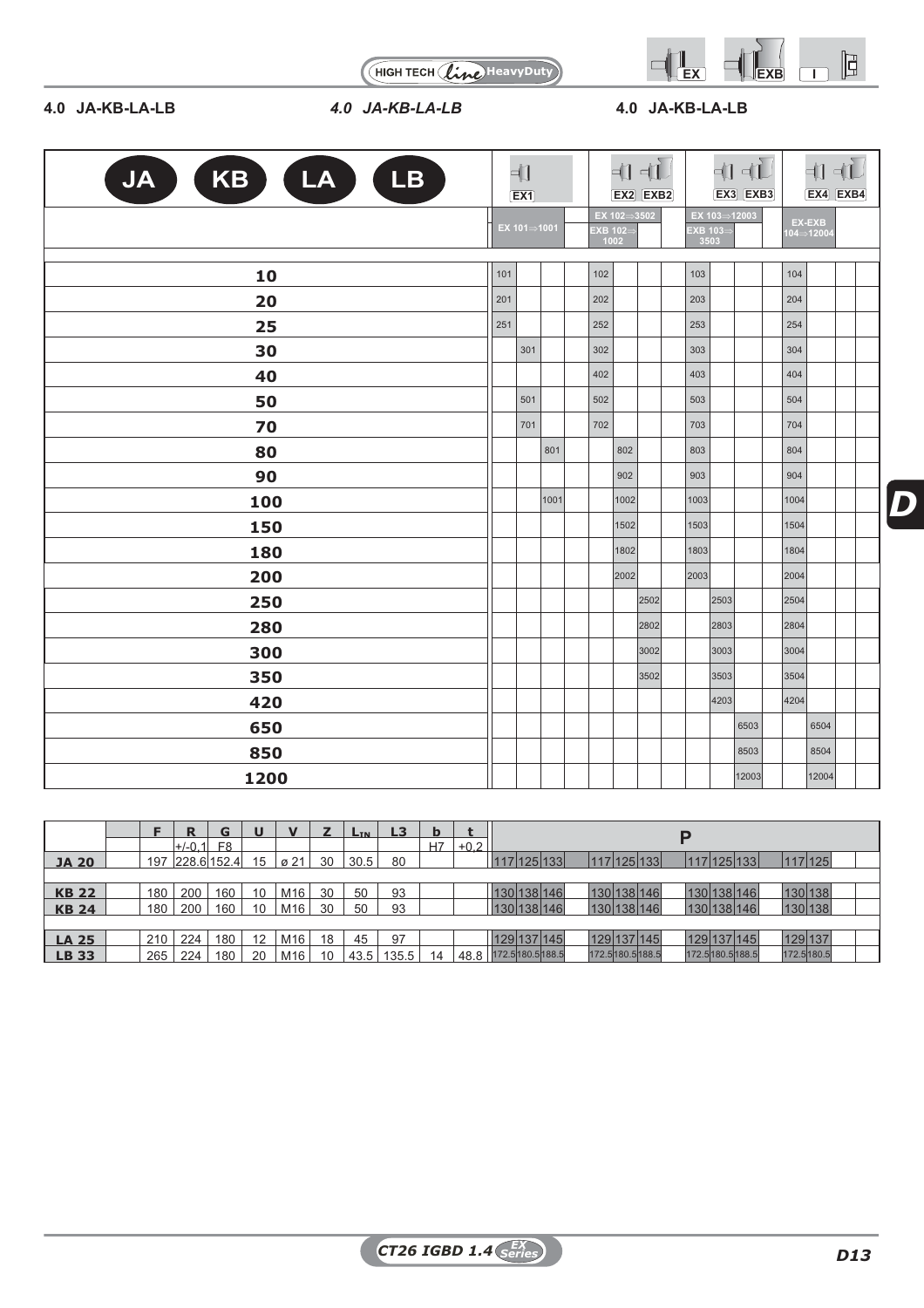

HIGH TECH (line) HeavyDuty







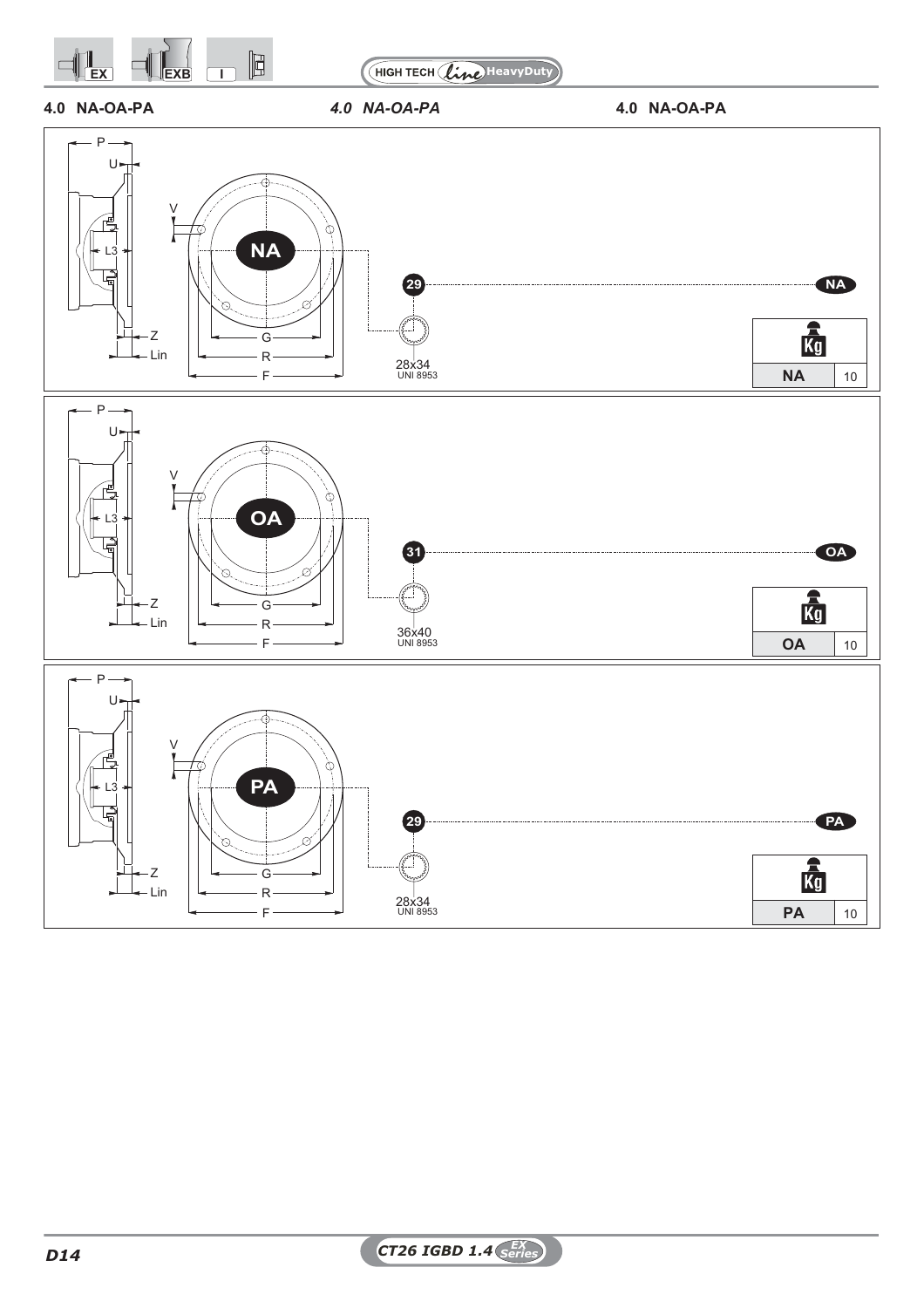

HIGH TECH (line) HeavyDuty

# **4.0 NA-OA-PA** *4.0 NA-OA-PA* **4.0 NA-OA-PA**

| NA OA O<br>PA |     | $\neg$<br>EX1 |      |                         |                           | $\Pi$ $\Pi$<br>EX2 EXB2 |                  |      | $\not\exists$<br>EX3 EXB3 |      |                                            | $+1 + 1$<br>EX4 EXB4 |  |
|---------------|-----|---------------|------|-------------------------|---------------------------|-------------------------|------------------|------|---------------------------|------|--------------------------------------------|----------------------|--|
|               |     | EX 101⇒1001   |      | <b>EXB 102=</b><br>1002 | $EX 102 \rightarrow 3502$ |                         | EXB 103=<br>3503 |      | EX 103⇒12003              |      | EX-EXB<br>$104\rightarrow\overline{12004}$ |                      |  |
| 10            | 101 |               |      | 102                     |                           |                         | 103              |      |                           |      | 104                                        |                      |  |
| 20            | 201 |               |      | 202                     |                           |                         | 203              |      |                           |      | 204                                        |                      |  |
| 25            | 251 |               |      | 252                     |                           |                         | 253              |      |                           |      | 254                                        |                      |  |
| 30            |     | 301           |      | 302                     |                           |                         | 303              |      |                           |      | 304                                        |                      |  |
| 40            |     |               |      | 402                     |                           |                         | 403              |      |                           |      | 404                                        |                      |  |
| 50            |     | 501           |      | 502                     |                           |                         | 503              |      |                           |      | 504                                        |                      |  |
| 70            |     | 701           |      | 702                     |                           |                         | 703              |      |                           |      | 704                                        |                      |  |
| 80            |     |               | 801  |                         | 802                       |                         | 803              |      |                           |      | 804                                        |                      |  |
| 90            |     |               |      |                         | 902                       |                         | 903              |      |                           |      | 904                                        |                      |  |
| 100           |     |               | 1001 |                         | 1002                      |                         | 1003             |      |                           |      | 1004                                       |                      |  |
| 150           |     |               |      |                         | 1502                      |                         | 1503             |      |                           |      | 1504                                       |                      |  |
| 180           |     |               |      |                         | 1802                      |                         | 1803             |      |                           |      | 1804                                       |                      |  |
| 200           |     |               |      |                         | 2002                      |                         | 2003             |      |                           |      | 2004                                       |                      |  |
| 250           |     |               |      |                         |                           | 2502                    |                  | 2503 |                           | 2504 |                                            |                      |  |
| 280           |     |               |      |                         |                           | 2802                    |                  | 2803 |                           | 2804 |                                            |                      |  |
| 300           |     |               |      |                         |                           | 3002                    |                  | 3003 |                           |      | 3004                                       |                      |  |
| 350           |     |               |      |                         |                           | 3502                    |                  | 3503 |                           |      | 3504                                       |                      |  |
| 420           |     |               |      |                         |                           |                         |                  | 4203 |                           |      | 4204                                       |                      |  |
| 650           |     |               |      |                         |                           |                         |                  |      | 6503                      |      | 6504                                       |                      |  |
|               |     |               |      |                         |                           |                         |                  |      |                           |      |                                            |                      |  |

|              |     |          |                |    |                 |         | <b>LIN</b>    | $\mathbf{L}$ |    |        |             |         |  |                |     |      |             |     |         |  |
|--------------|-----|----------|----------------|----|-----------------|---------|---------------|--------------|----|--------|-------------|---------|--|----------------|-----|------|-------------|-----|---------|--|
|              |     | $+/-0.1$ | F <sub>8</sub> |    |                 |         |               |              | H7 | $+0.2$ |             |         |  |                |     |      |             |     |         |  |
| <b>NA 29</b> | 195 | 160      | 125            | 12 | M <sub>10</sub> | 43      | 27<br>ັບ      | 76           |    |        | 110 118 126 |         |  | 110 118 126    |     |      | 110 118 126 |     | 110 118 |  |
| <b>OA 31</b> | 288 | 250      | 150            |    | 14              | J       | $\sim$<br>- 1 | 77           |    |        | 1091        | 117 125 |  | 109 117 125    | 109 |      | 17 125      | 109 | 117     |  |
| PA 29        | 233 | 210      | 175            | ิค | -14<br>Ø        | 16<br>◡ | າາ<br>∼       | 62           |    |        | 95          | 103 111 |  | 95   103   111 | 95  | 1031 | 111         | 95  | 103     |  |
|              |     |          |                |    |                 |         |               |              |    |        |             |         |  |                |     |      |             |     |         |  |

**850** 8503 8504 **1200** 12004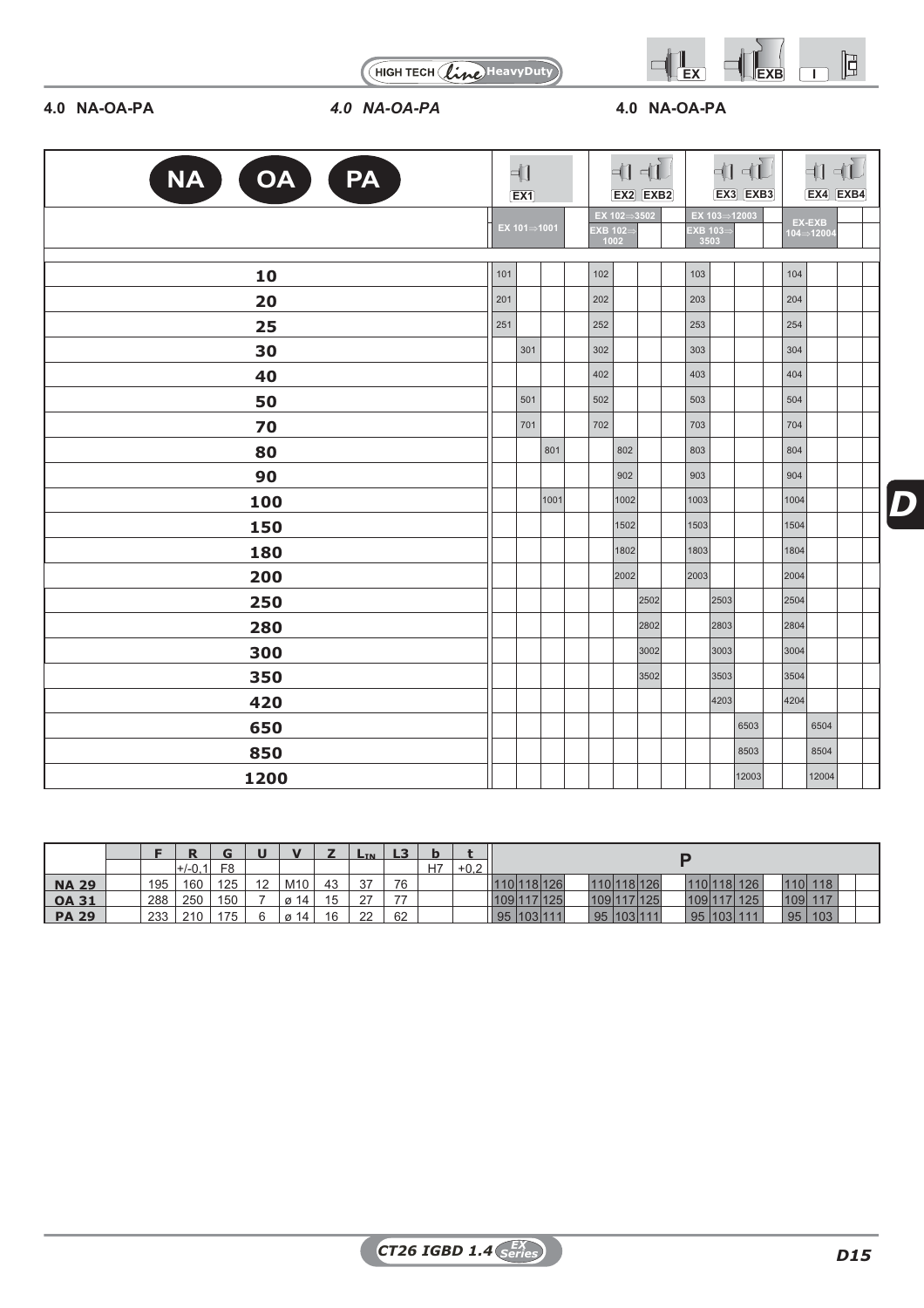

**HIGH TECH (Line HeavyDuty)** 

**4.0 Motor Type / Code STM** *4.0 Motor Type / Code STM* **4.0 Motor Type / Code STM**

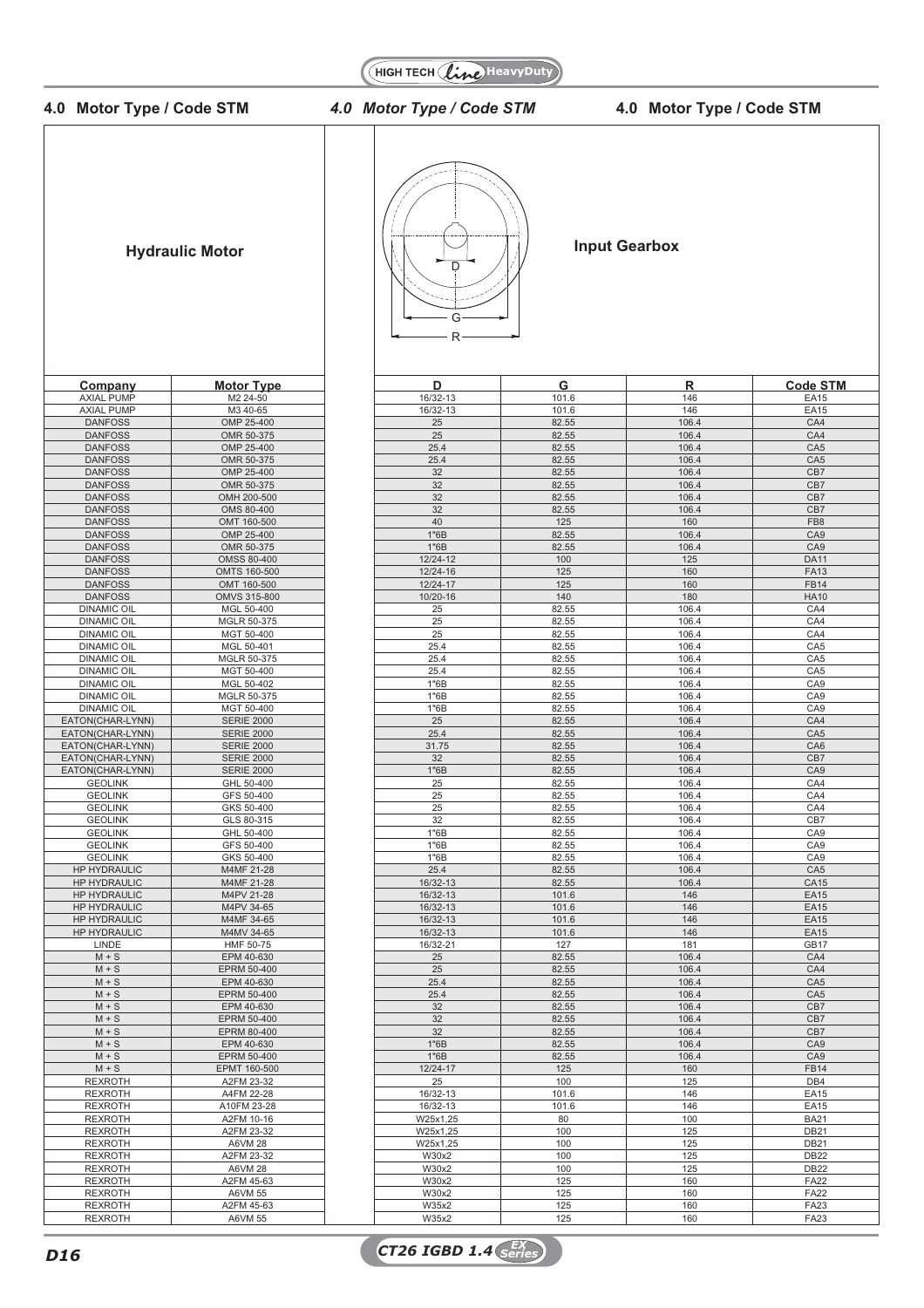



# **4.0 Motor Type / Code STM** *4.0 Motor Type / Code STM* **4.0 Motor Type / Code STM**

*D*



WHITE | RS-03-24 | | 1"6B | 82.55 | 106.4 | CA9 WHITE | HB-03-24 | | 1"6B | 82.55 | 106.4 | CA9 WHITE HB-03-24 16/32-13 82.55 106.4 CA15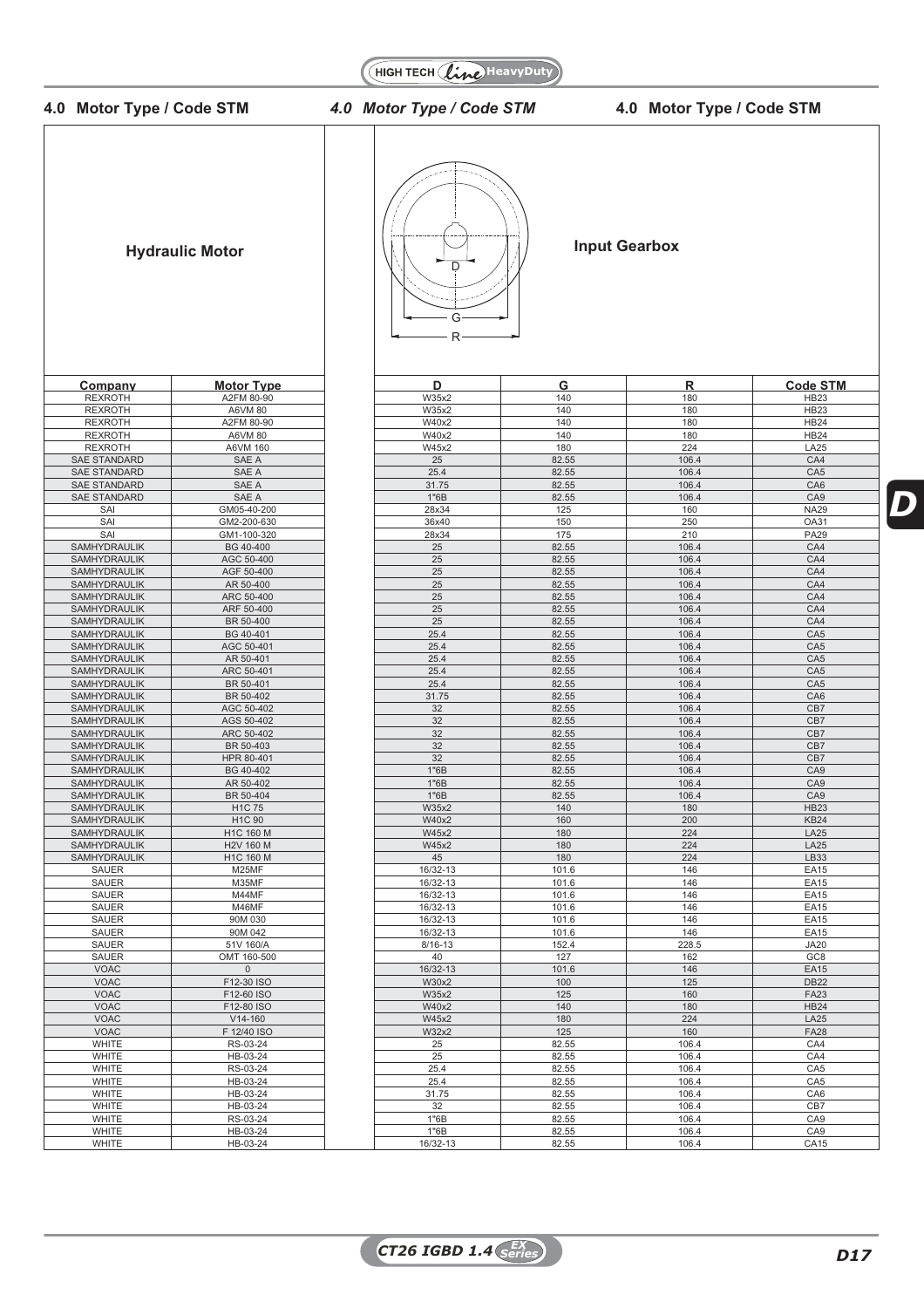

**HIGH TECH (line HeavyDuty)** 

**5.0 ECE** *5.0 ECE* **5.0 ECE**





**ECE 5A** 50 23 22 5 8x7x40 91 91 91 91 91 91 91 91 91 91 91 91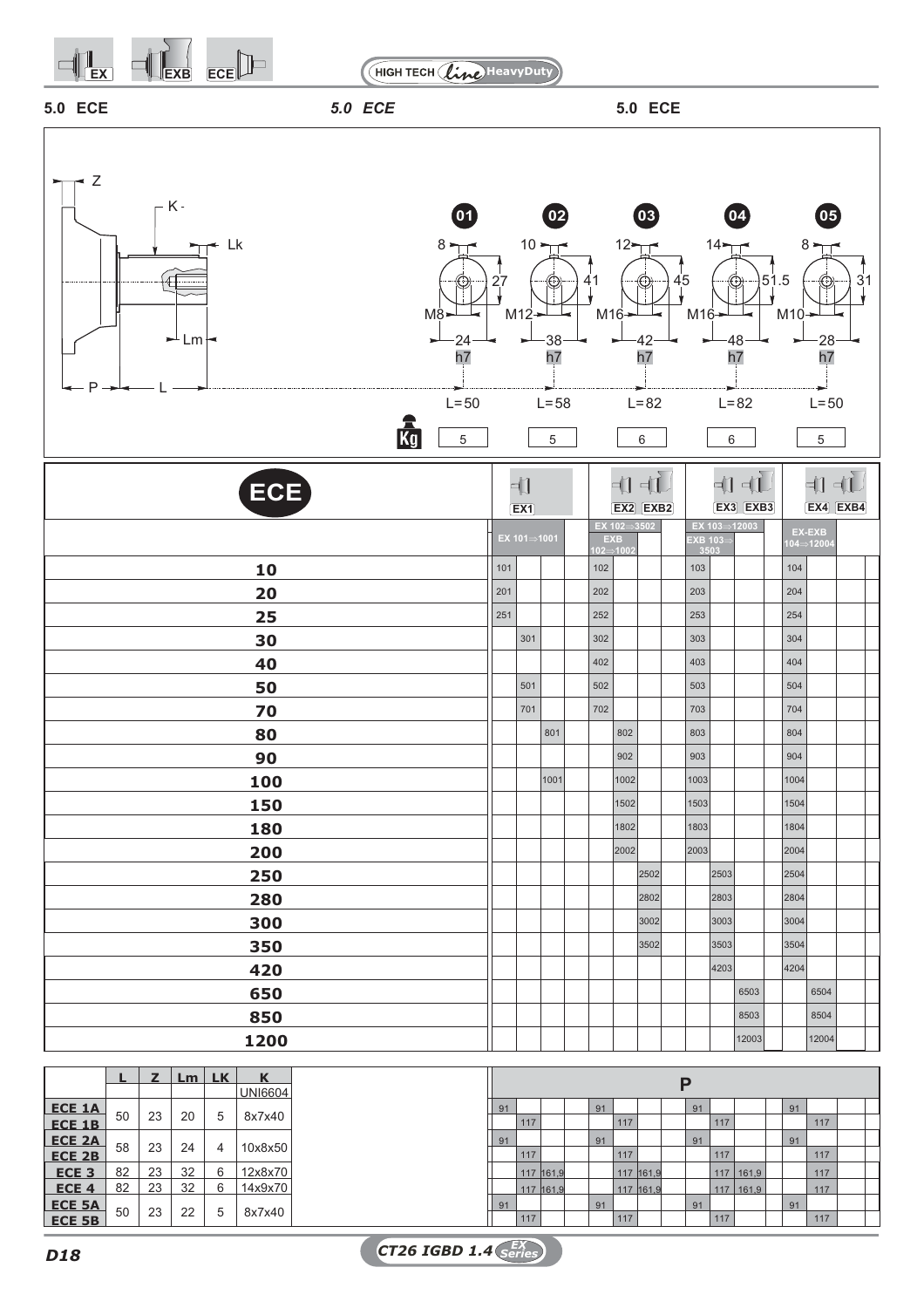



# **5.0 ECE** *5.0 ECE* **5.0 ECE**







|                  | Direzione/Direction/Drehrichtung | ECE <sub>1</sub> | ECE <sub>2</sub> | ECE <sub>3</sub> | ECE <i>a</i> | ECE <sub>5</sub> |
|------------------|----------------------------------|------------------|------------------|------------------|--------------|------------------|
| -a <sub>n1</sub> |                                  |                  |                  |                  |              |                  |
|                  |                                  |                  |                  |                  |              |                  |

\* Contattare nostro ufficio tecnico commerciale / \* Please, contact our technical sales dept. / \* Bitte setzen Sie sich mit unserer technischen Abteilung in Verbindung



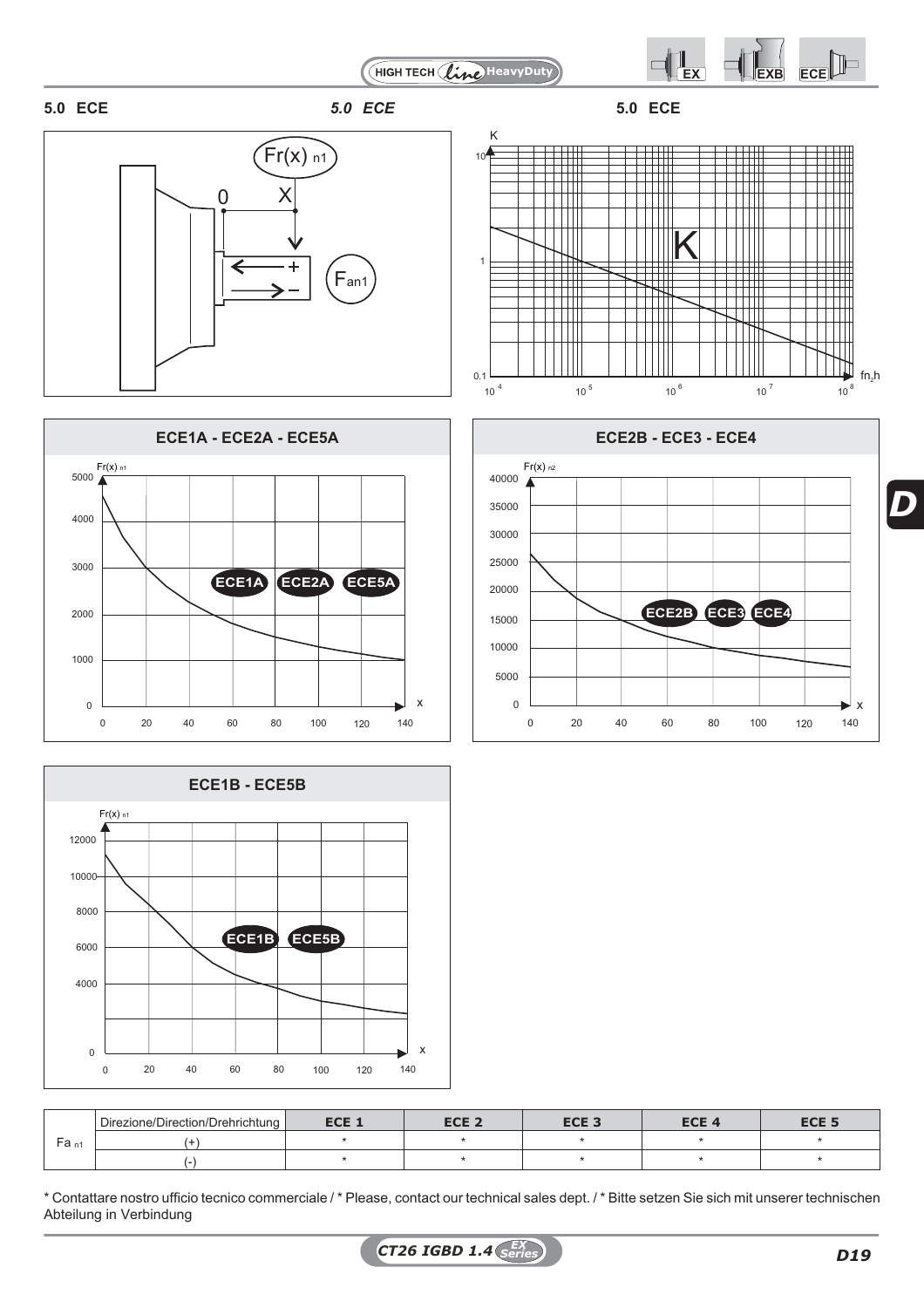













| ECR) | 中<br>EX1   |     |  |                                 | $\exists 0$<br>EX2 EXB2 |  |                            | $\begin{picture}(20,5) \put(0,0){\line(1,0){10}} \put(15,0){\line(1,0){10}} \put(15,0){\line(1,0){10}} \put(15,0){\line(1,0){10}} \put(15,0){\line(1,0){10}} \put(15,0){\line(1,0){10}} \put(15,0){\line(1,0){10}} \put(15,0){\line(1,0){10}} \put(15,0){\line(1,0){10}} \put(15,0){\line(1,0){10}} \put(15,0){\line(1,0){10}} \put(15,0){\line(1,$<br>EX3 EXB3 |  | $+1 + 1$<br>EX4 EXB4 |                     |  |
|------|------------|-----|--|---------------------------------|-------------------------|--|----------------------------|-----------------------------------------------------------------------------------------------------------------------------------------------------------------------------------------------------------------------------------------------------------------------------------------------------------------------------------------------------------------|--|----------------------|---------------------|--|
|      |            | EX  |  | EX<br>$102 = 200$<br><b>EXB</b> |                         |  | EX.<br>$103 = 4203$<br>EXB |                                                                                                                                                                                                                                                                                                                                                                 |  |                      | EX-EXB<br>104⇒12004 |  |
|      | $101 = 70$ |     |  | $102 \Rightarrow 1002$          |                         |  | $103 = 3503$               |                                                                                                                                                                                                                                                                                                                                                                 |  |                      |                     |  |
| 10   | 101        |     |  | 102                             |                         |  | 103                        |                                                                                                                                                                                                                                                                                                                                                                 |  | 104                  |                     |  |
| 20   | 201        |     |  | 202                             |                         |  | 203                        |                                                                                                                                                                                                                                                                                                                                                                 |  | 204                  |                     |  |
| 25   | 251        |     |  | 252                             |                         |  | 253                        |                                                                                                                                                                                                                                                                                                                                                                 |  | 254                  |                     |  |
| 30   |            | 301 |  | 302                             |                         |  | 303                        |                                                                                                                                                                                                                                                                                                                                                                 |  | 304                  |                     |  |
| 40   |            |     |  | 402                             |                         |  | 403                        |                                                                                                                                                                                                                                                                                                                                                                 |  | 404                  |                     |  |
| 50   |            | 501 |  | 502                             |                         |  | 503                        |                                                                                                                                                                                                                                                                                                                                                                 |  | 504                  |                     |  |
| 70   |            | 701 |  | 702                             |                         |  | 703                        |                                                                                                                                                                                                                                                                                                                                                                 |  | 704                  |                     |  |
| 80   |            |     |  |                                 | 802                     |  | 803                        |                                                                                                                                                                                                                                                                                                                                                                 |  | 804                  |                     |  |
| 90   |            |     |  |                                 | 902                     |  | 903                        |                                                                                                                                                                                                                                                                                                                                                                 |  | 904                  |                     |  |
| 100  |            |     |  |                                 | 1002                    |  | 1003                       |                                                                                                                                                                                                                                                                                                                                                                 |  | 1004                 |                     |  |
| 150  |            |     |  |                                 | 1502                    |  | 1503                       |                                                                                                                                                                                                                                                                                                                                                                 |  | 1504                 |                     |  |
| 180  |            |     |  |                                 | 1802                    |  | 1803                       |                                                                                                                                                                                                                                                                                                                                                                 |  | 1804                 |                     |  |
| 200  |            |     |  |                                 | 2002                    |  | 2003                       |                                                                                                                                                                                                                                                                                                                                                                 |  | 2004                 |                     |  |
| 250  |            |     |  |                                 |                         |  |                            | 2503                                                                                                                                                                                                                                                                                                                                                            |  | 2504                 |                     |  |
| 280  |            |     |  |                                 |                         |  |                            | 2803                                                                                                                                                                                                                                                                                                                                                            |  | 2804                 |                     |  |
| 300  |            |     |  |                                 |                         |  |                            | 3003                                                                                                                                                                                                                                                                                                                                                            |  | 3004                 |                     |  |
| 350  |            |     |  |                                 |                         |  |                            | 3503                                                                                                                                                                                                                                                                                                                                                            |  | 3504                 |                     |  |
| 420  |            |     |  |                                 |                         |  |                            | 4203                                                                                                                                                                                                                                                                                                                                                            |  | 4204                 |                     |  |
| 650  |            |     |  |                                 |                         |  |                            |                                                                                                                                                                                                                                                                                                                                                                 |  |                      | 6504                |  |
| 850  |            |     |  |                                 |                         |  |                            |                                                                                                                                                                                                                                                                                                                                                                 |  |                      | 8504                |  |
| 1200 |            |     |  |                                 |                         |  |                            |                                                                                                                                                                                                                                                                                                                                                                 |  |                      | 12004               |  |

| <b>ECRO</b> |  |  |  |  |  | 108,3116,8 |  | 108,3116,8 | 108,3116,8 |  | 108,3 116,8 |  |
|-------------|--|--|--|--|--|------------|--|------------|------------|--|-------------|--|
| ECR1        |  |  |  |  |  | 108,3116,8 |  | 108,3116,8 | 108,3116,8 |  | 108,3 116,8 |  |
|             |  |  |  |  |  |            |  |            |            |  |             |  |

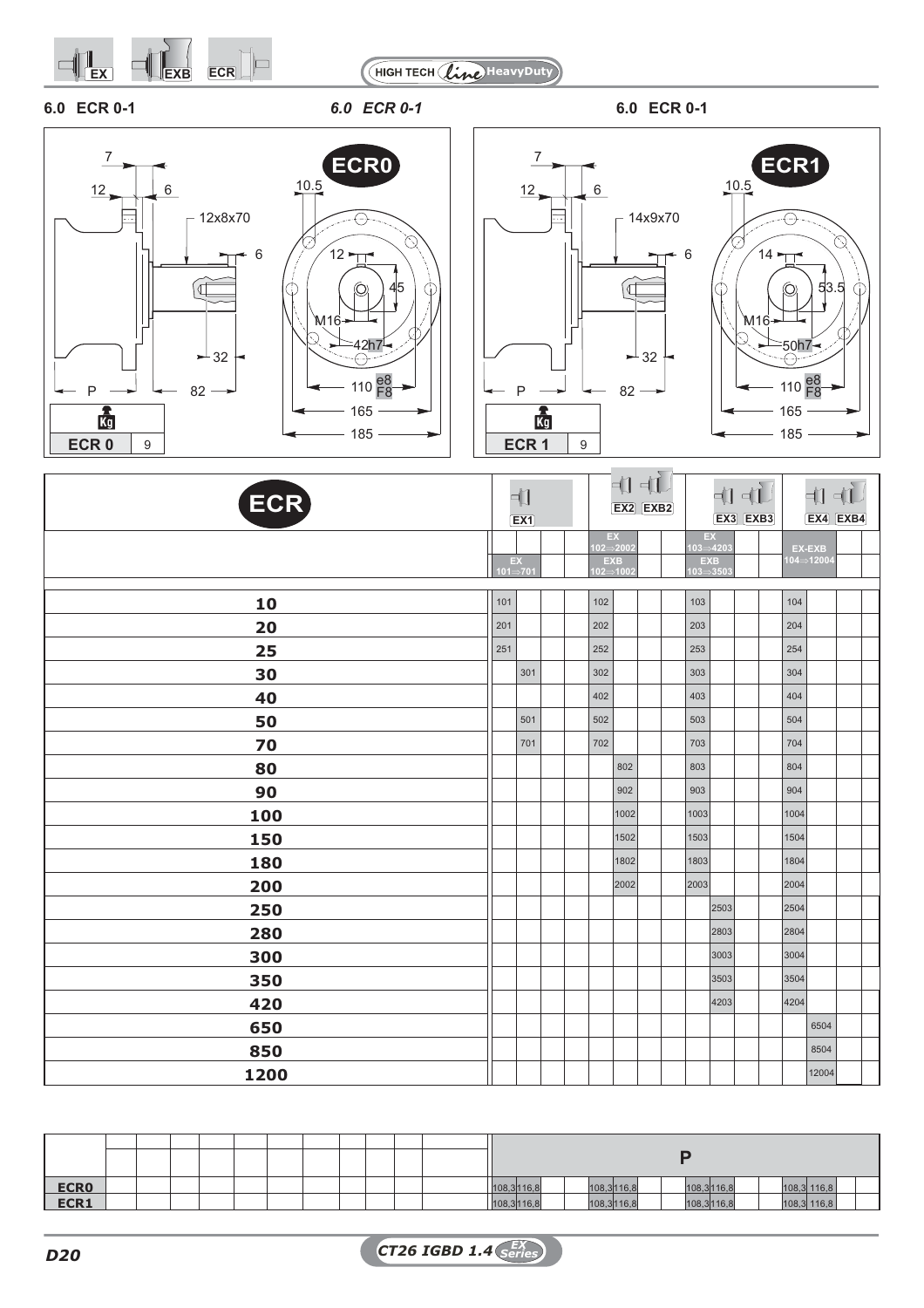

|                                                | □ Direzione/Direction/Drehrichtung ▶ | <b>ECR</b> | ECD.<br>ELM |
|------------------------------------------------|--------------------------------------|------------|-------------|
| $\overline{\phantom{0}}$<br>' Fa <sub>n1</sub> |                                      | 22491      | 22491       |
|                                                |                                      | 19278      | 19278<br>92 |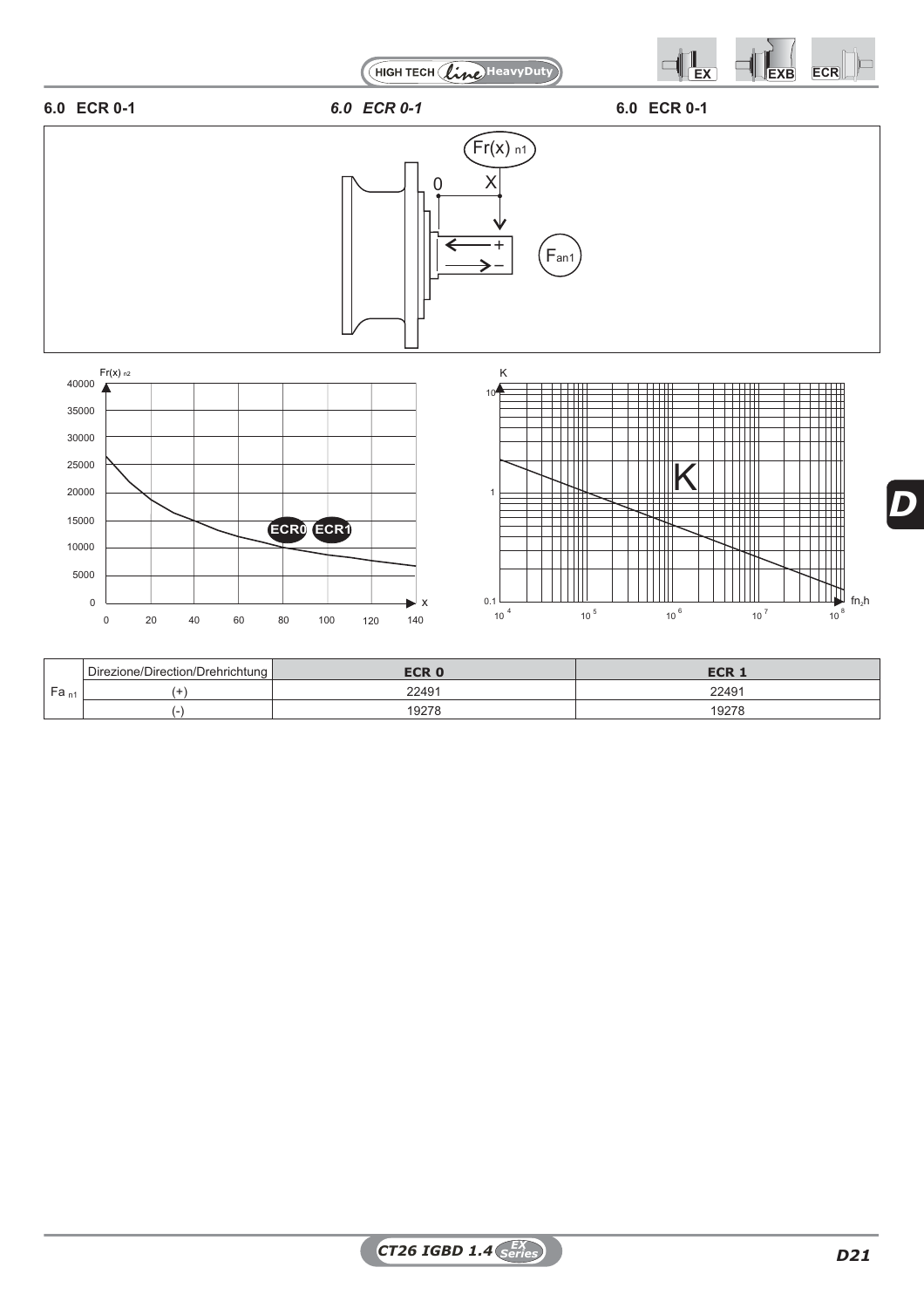



# **6.0 ECR 2A-2B-3A-3B-4** *6.0 ECR 2A-2B-3A-3B-4* **6.0 ECR 2A-2B-3A-3B-4**





| ECR) |     |             | $\neg$<br>EX1 |      |     |                                                           |      | $\begin{picture}(20,20) \put(0,0){\dashbox{0.5}(5,0){ }} \thicklines \put(15,0){\dashbox{0.5}(5,0){ }} \thicklines \put(15,0){\dashbox{0.5}(5,0){ }} \thicklines \put(15,0){\dashbox{0.5}(5,0){ }} \thicklines \put(15,0){\dashbox{0.5}(5,0){ }} \thicklines \put(15,0){\dashbox{0.5}(5,0){ }} \thicklines \put(15,0){\dashbox{0.5}(5,0){ }} \thicklines \put(15,0){\dashbox{0.5}(5,0){ }} \thicklines \put(15,0){\dash$<br>EX2 EXB2 |                 |      | $\begin{picture}(20,5) \put(0,0){\line(1,0){10}} \put(15,0){\line(1,0){10}} \put(15,0){\line(1,0){10}} \put(15,0){\line(1,0){10}} \put(15,0){\line(1,0){10}} \put(15,0){\line(1,0){10}} \put(15,0){\line(1,0){10}} \put(15,0){\line(1,0){10}} \put(15,0){\line(1,0){10}} \put(15,0){\line(1,0){10}} \put(15,0){\line(1,0){10}} \put(15,0){\line(1,$<br>EX3 EXB3 |      | $+1 + 1$<br>EX4 EXB4                 |  |
|------|-----|-------------|---------------|------|-----|-----------------------------------------------------------|------|--------------------------------------------------------------------------------------------------------------------------------------------------------------------------------------------------------------------------------------------------------------------------------------------------------------------------------------------------------------------------------------------------------------------------------------|-----------------|------|-----------------------------------------------------------------------------------------------------------------------------------------------------------------------------------------------------------------------------------------------------------------------------------------------------------------------------------------------------------------|------|--------------------------------------|--|
|      |     | EX 101⇒1001 |               |      |     | EX 102 $\Rightarrow$ 3502<br>$EXB$ 102 $\Rightarrow$ 1002 |      |                                                                                                                                                                                                                                                                                                                                                                                                                                      | EX 103⇒<br>3503 |      | EX 103 $\Rightarrow$ 12003                                                                                                                                                                                                                                                                                                                                      |      | EX-EXB<br>104 $\Rightarrow$<br>12004 |  |
| 10   | 101 |             |               |      | 102 |                                                           |      |                                                                                                                                                                                                                                                                                                                                                                                                                                      | 103             |      |                                                                                                                                                                                                                                                                                                                                                                 | 104  |                                      |  |
| 20   | 201 |             |               |      | 202 |                                                           |      |                                                                                                                                                                                                                                                                                                                                                                                                                                      | 203             |      |                                                                                                                                                                                                                                                                                                                                                                 | 204  |                                      |  |
| 25   | 251 |             |               |      | 252 |                                                           |      |                                                                                                                                                                                                                                                                                                                                                                                                                                      | 253             |      |                                                                                                                                                                                                                                                                                                                                                                 | 254  |                                      |  |
| 30   |     | 301         |               |      | 302 |                                                           |      |                                                                                                                                                                                                                                                                                                                                                                                                                                      | 303             |      |                                                                                                                                                                                                                                                                                                                                                                 | 304  |                                      |  |
| 40   |     |             |               |      | 402 |                                                           |      |                                                                                                                                                                                                                                                                                                                                                                                                                                      | 403             |      |                                                                                                                                                                                                                                                                                                                                                                 | 404  |                                      |  |
| 50   |     | 501         |               |      | 502 |                                                           |      |                                                                                                                                                                                                                                                                                                                                                                                                                                      | 503             |      |                                                                                                                                                                                                                                                                                                                                                                 | 504  |                                      |  |
| 70   |     | 701         |               |      | 702 |                                                           |      |                                                                                                                                                                                                                                                                                                                                                                                                                                      | 703             |      |                                                                                                                                                                                                                                                                                                                                                                 | 704  |                                      |  |
| 80   |     |             | 801           |      |     | 802                                                       |      |                                                                                                                                                                                                                                                                                                                                                                                                                                      | 803             |      |                                                                                                                                                                                                                                                                                                                                                                 | 804  |                                      |  |
| 90   |     |             |               |      |     | 902                                                       |      |                                                                                                                                                                                                                                                                                                                                                                                                                                      | 903             |      |                                                                                                                                                                                                                                                                                                                                                                 | 904  |                                      |  |
| 100  |     |             |               | 1001 |     | 1002                                                      |      |                                                                                                                                                                                                                                                                                                                                                                                                                                      | 1003            |      |                                                                                                                                                                                                                                                                                                                                                                 | 1004 |                                      |  |
| 150  |     |             |               |      |     | 1502                                                      |      |                                                                                                                                                                                                                                                                                                                                                                                                                                      | 1503            |      |                                                                                                                                                                                                                                                                                                                                                                 | 1504 |                                      |  |
| 180  |     |             |               |      |     | 1802                                                      |      |                                                                                                                                                                                                                                                                                                                                                                                                                                      | 1803            |      |                                                                                                                                                                                                                                                                                                                                                                 | 1804 |                                      |  |
| 200  |     |             |               |      |     | 2002                                                      |      |                                                                                                                                                                                                                                                                                                                                                                                                                                      | 2003            |      |                                                                                                                                                                                                                                                                                                                                                                 | 2004 |                                      |  |
| 250  |     |             |               |      |     |                                                           | 2502 |                                                                                                                                                                                                                                                                                                                                                                                                                                      |                 | 2503 |                                                                                                                                                                                                                                                                                                                                                                 | 2504 |                                      |  |
| 280  |     |             |               |      |     |                                                           |      | 2802                                                                                                                                                                                                                                                                                                                                                                                                                                 |                 | 2803 |                                                                                                                                                                                                                                                                                                                                                                 | 2804 |                                      |  |
| 300  |     |             |               |      |     |                                                           |      | 3002                                                                                                                                                                                                                                                                                                                                                                                                                                 |                 | 3003 |                                                                                                                                                                                                                                                                                                                                                                 | 3004 |                                      |  |
| 350  |     |             |               |      |     |                                                           |      | 3502                                                                                                                                                                                                                                                                                                                                                                                                                                 |                 | 3503 |                                                                                                                                                                                                                                                                                                                                                                 | 3504 |                                      |  |
| 420  |     |             |               |      |     |                                                           |      |                                                                                                                                                                                                                                                                                                                                                                                                                                      |                 | 4203 |                                                                                                                                                                                                                                                                                                                                                                 | 4204 |                                      |  |
| 650  |     |             |               |      |     |                                                           |      |                                                                                                                                                                                                                                                                                                                                                                                                                                      |                 |      | 6503                                                                                                                                                                                                                                                                                                                                                            |      | 6504                                 |  |
| 850  |     |             |               |      |     |                                                           |      |                                                                                                                                                                                                                                                                                                                                                                                                                                      |                 |      | 8503                                                                                                                                                                                                                                                                                                                                                            |      | 8504                                 |  |
| 1200 |     |             |               |      |     |                                                           |      |                                                                                                                                                                                                                                                                                                                                                                                                                                      |                 |      | 12003                                                                                                                                                                                                                                                                                                                                                           |      | 12004                                |  |

| <b>ECR2A</b> |  |  |  |  |  | 114.8 |  |                 | 114.8 |                 |  | 114.8 |             | 114.8 |       |  |
|--------------|--|--|--|--|--|-------|--|-----------------|-------|-----------------|--|-------|-------------|-------|-------|--|
| ECR2B        |  |  |  |  |  |       |  | 141,5157,5157.5 |       | 141,5157,5157.5 |  |       | 141,5 157,5 |       | 141.5 |  |
| <b>ECR3A</b> |  |  |  |  |  | 114.8 |  |                 | 114.8 |                 |  | 114.8 |             | 114.8 |       |  |
| <b>ECR3B</b> |  |  |  |  |  |       |  | 141,5157,5157.5 |       | 141,5157,5157.5 |  |       | 141,5 157,5 |       | 141.5 |  |
| ECR4         |  |  |  |  |  |       |  | 145,5161,5161.5 |       | 145,5161,5161.5 |  |       | 145,5 161,5 |       | 145,5 |  |
|              |  |  |  |  |  |       |  |                 |       |                 |  |       |             |       |       |  |

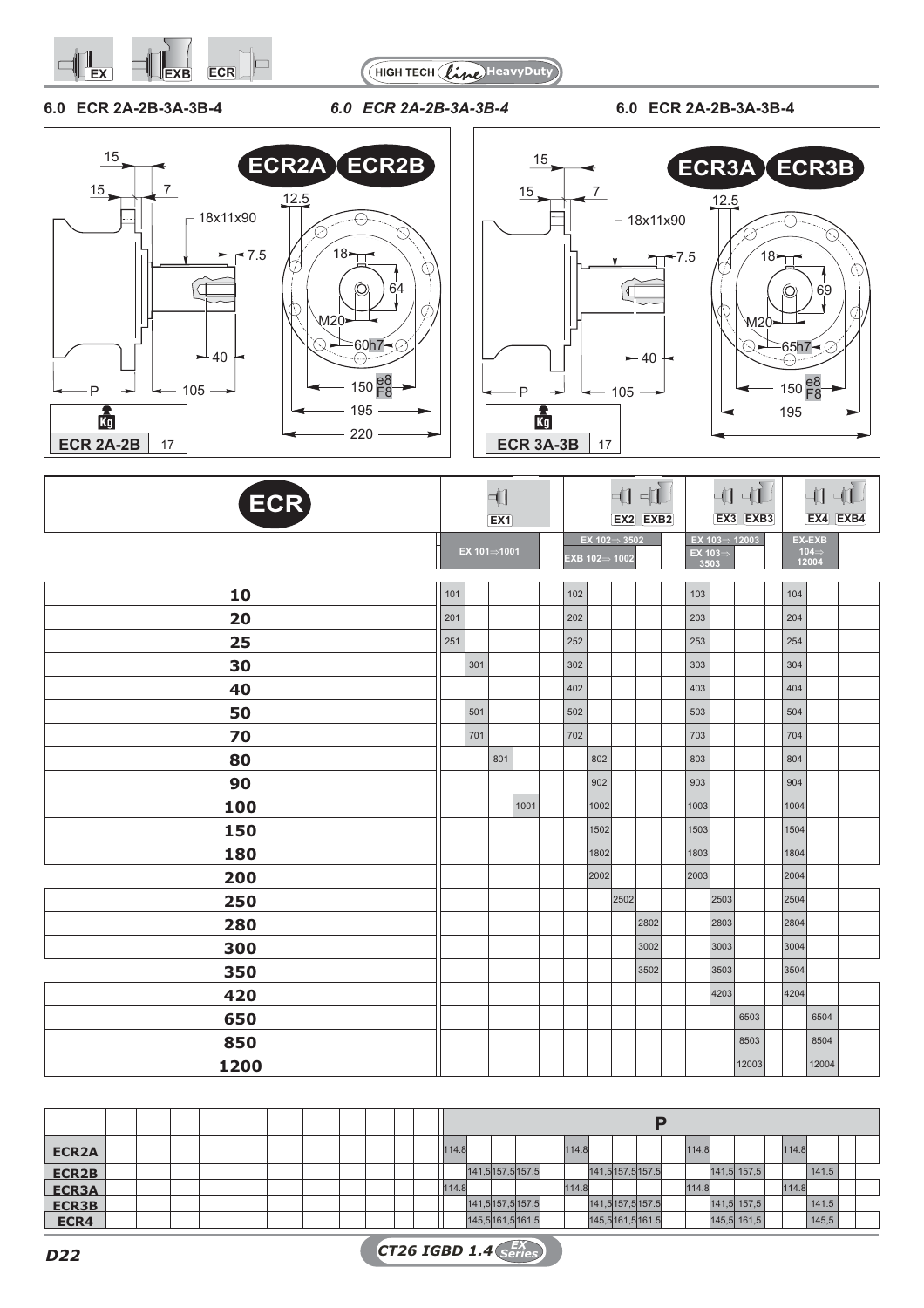

(HIGH TECH (line) HeavyDuty

 $\hat{C}$ 

# **6.0 ECR 2A-2B-3A-3B-4** *6.0 ECR 2A-2B-3A-3B-4* **6.0 ECR 2A-2B-3A-3B-4**









K  $10<sup>4</sup>$ HI  $\frac{1}{1}$ ₩ K 1 ┯┷ ┯ LΠ  $\Box$   $\Box$ Ш IT Ш  $\begin{array}{c} 0.1 \\ 10^{4} \end{array}$  $fn_2h$ 4  $40^5$   $40^6$   $40^7$   $40^8$  $10^{4}$  10  $10^{9}$  10  $10^{9}$  10  $10^{10}$  10  $10^{10}$ 

|                  | Direzione/Direction/Drehrichtung | <b>ECR 2A</b> | ECR 3A | <b>ECR 2</b> B | ECR 3B | ECR 4 |
|------------------|----------------------------------|---------------|--------|----------------|--------|-------|
| lea <sub>n</sub> |                                  |               | 34426  | 38557          |        | 44398 |
|                  |                                  | 22491         |        |                | 34426  | 38557 |

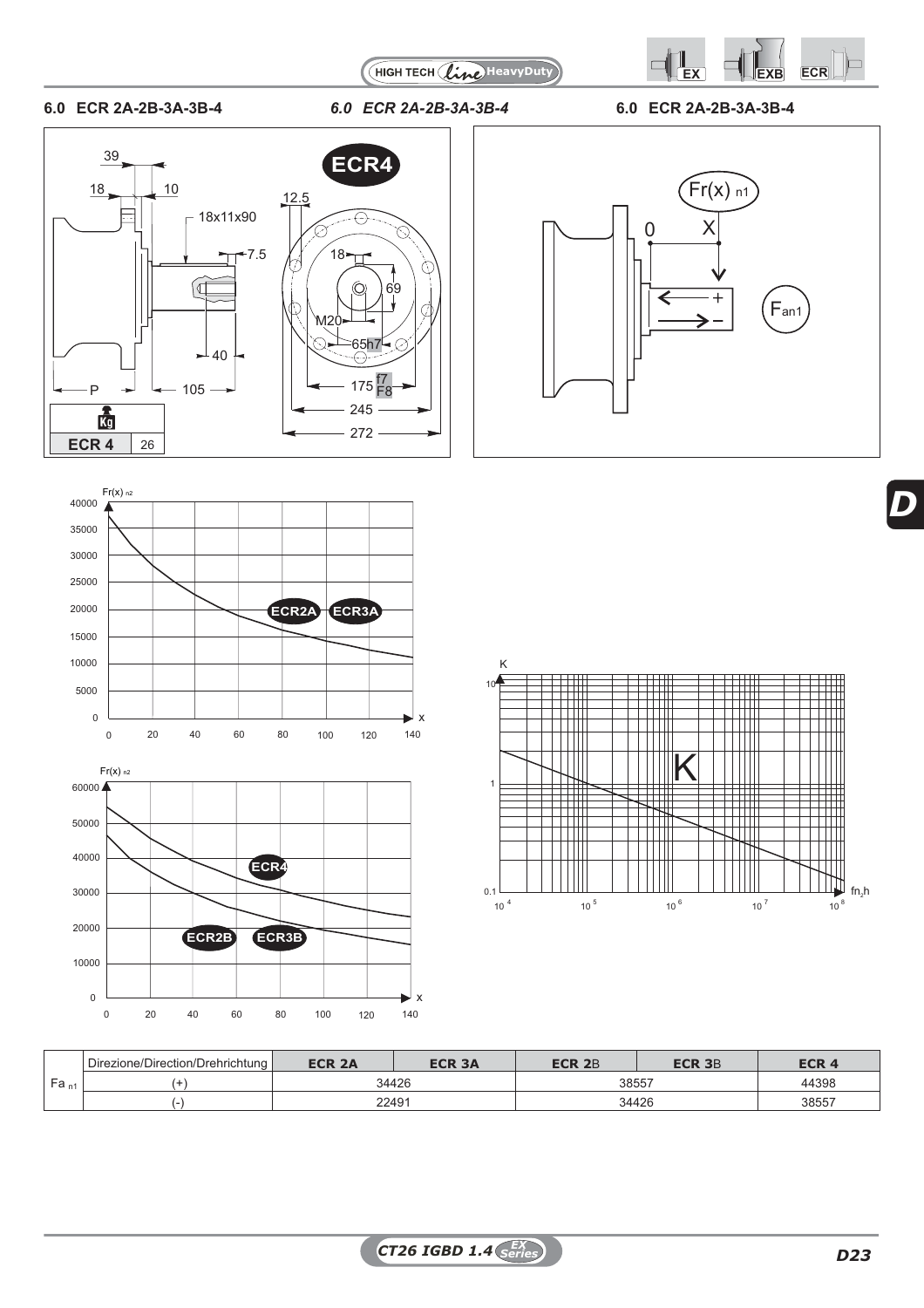

*CT26 IGBD 1.4 EX D24 Series*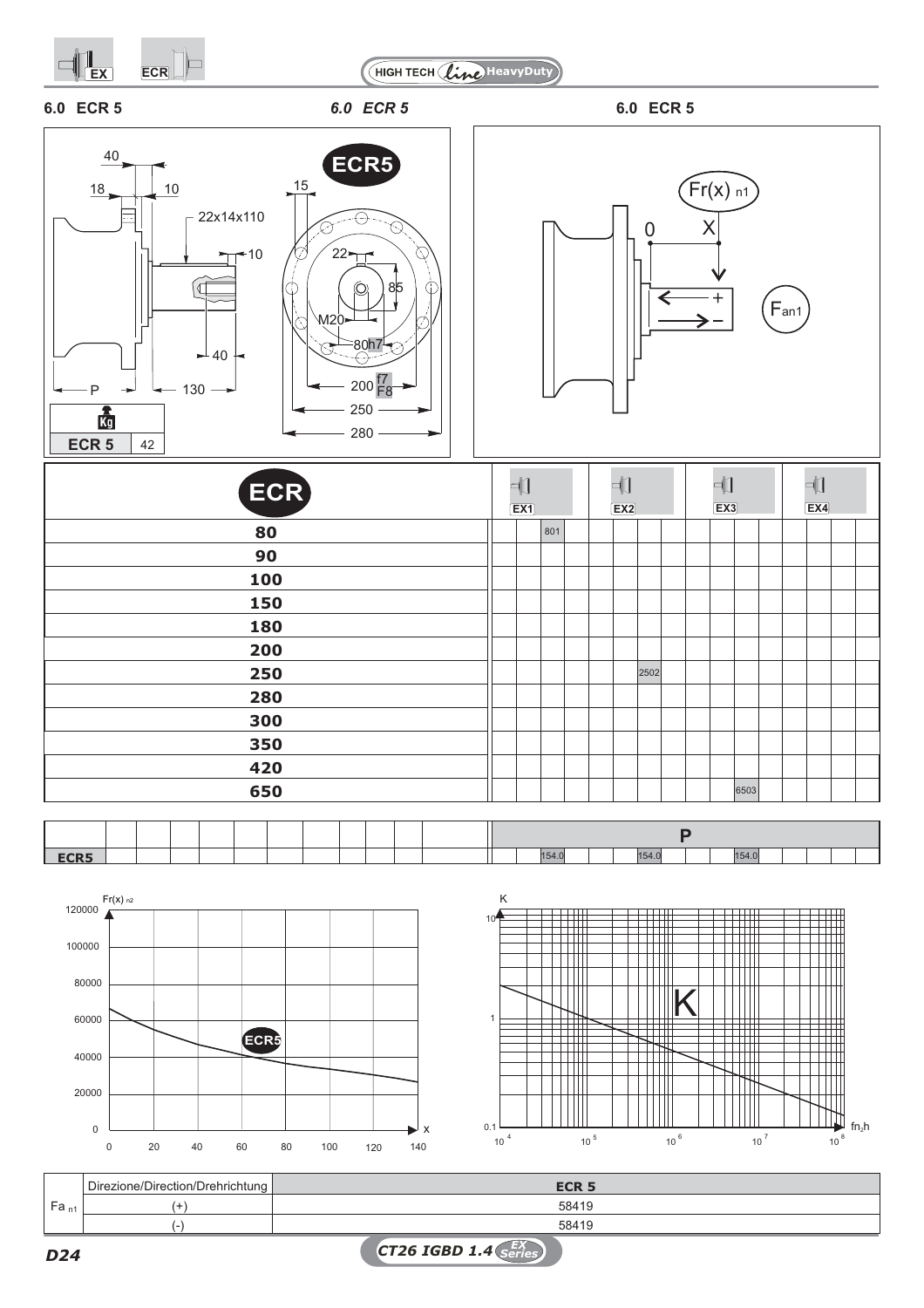



106

 $\overline{\mathbb{C}}$ 

T

# **6.0 ECR 6A-6B** *6.0 ECR 6A-6B* **6.0 ECR 6A-6B**













*Series D25*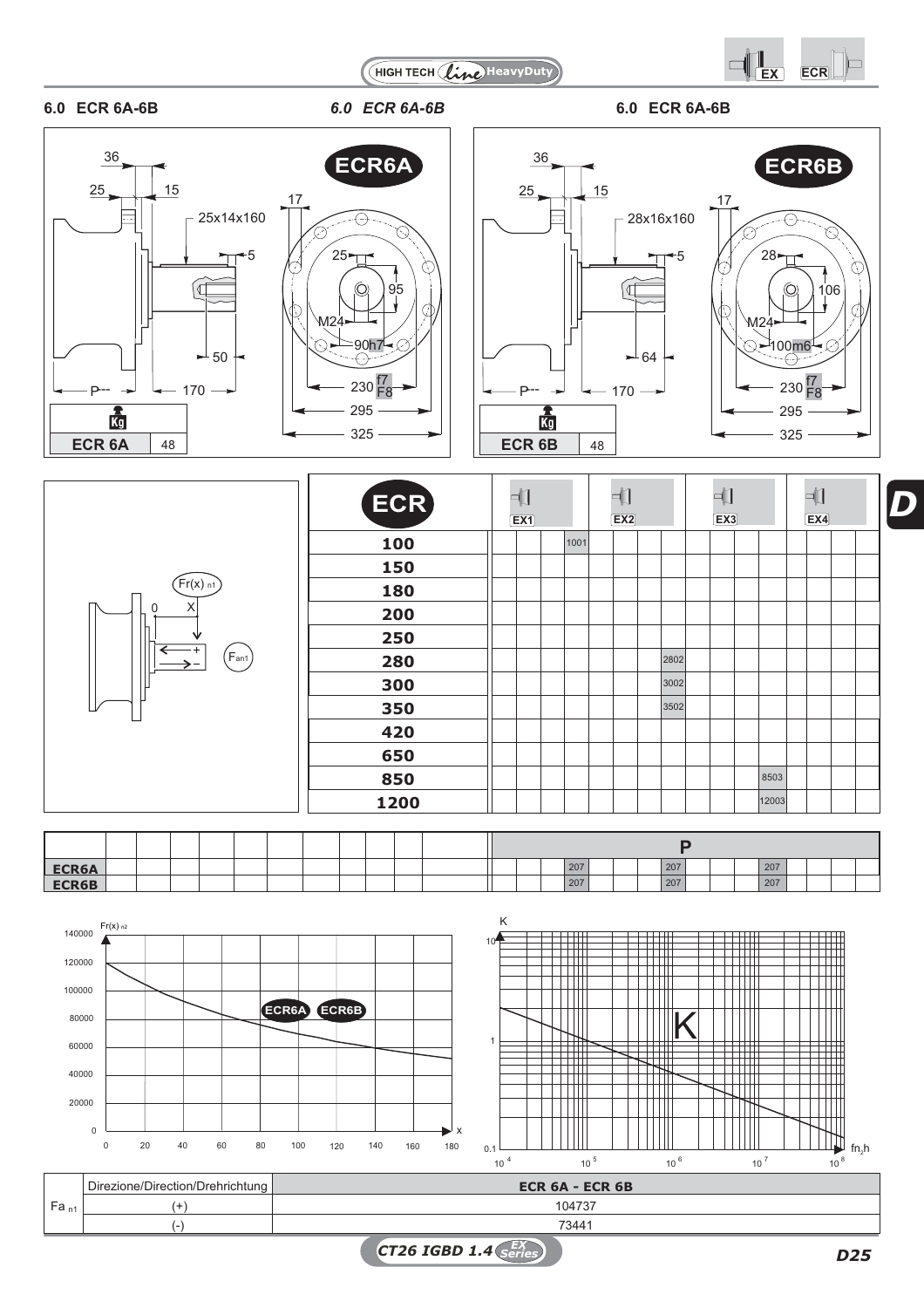



# **6.0 ECR 7A-7B** *6.0 ECR 7A-7B* **6.0 ECR 7A-7B**

P

 $\overline{P}$ 







|                                        | ECR) | ╣<br>EX1 |      | $\neg$<br>EX2 |      | ╣ | $\boxed{\text{EX3}}$ | ⊣∐<br>EX4 |  |
|----------------------------------------|------|----------|------|---------------|------|---|----------------------|-----------|--|
|                                        | 150  |          | 1501 |               |      |   |                      |           |  |
| $\left(\mathsf{Fr}(x) \right)$ n1      | 180  |          |      |               |      |   |                      |           |  |
| $\mathbf 0$<br>X                       | 200  |          | 2001 |               |      |   |                      |           |  |
|                                        | 250  |          |      |               |      |   |                      |           |  |
| $\left(\mathsf{F}_\mathsf{an1}\right)$ | 280  |          |      |               |      |   |                      |           |  |
|                                        | 300  |          |      |               |      |   |                      |           |  |
|                                        | 350  |          |      |               |      |   |                      |           |  |
|                                        | 420  |          |      |               | 4202 |   |                      |           |  |
|                                        | 650  |          |      |               |      |   |                      |           |  |
|                                        | 850  |          |      |               |      |   |                      |           |  |
|                                        |      |          |      |               |      |   |                      |           |  |

| <b>ECR7A</b> |  |  |  |  |  |  |  | 219 |  | 219 |  |  |  |  |
|--------------|--|--|--|--|--|--|--|-----|--|-----|--|--|--|--|
| ECR7B        |  |  |  |  |  |  |  | 219 |  | 219 |  |  |  |  |
|              |  |  |  |  |  |  |  |     |  |     |  |  |  |  |





|           | Direzione/Direction/Drehrichtung | ECR $7A - ECR$ $7B$ |
|-----------|----------------------------------|---------------------|
| $Fa_{n1}$ |                                  | 1041                |
|           |                                  | 7344                |

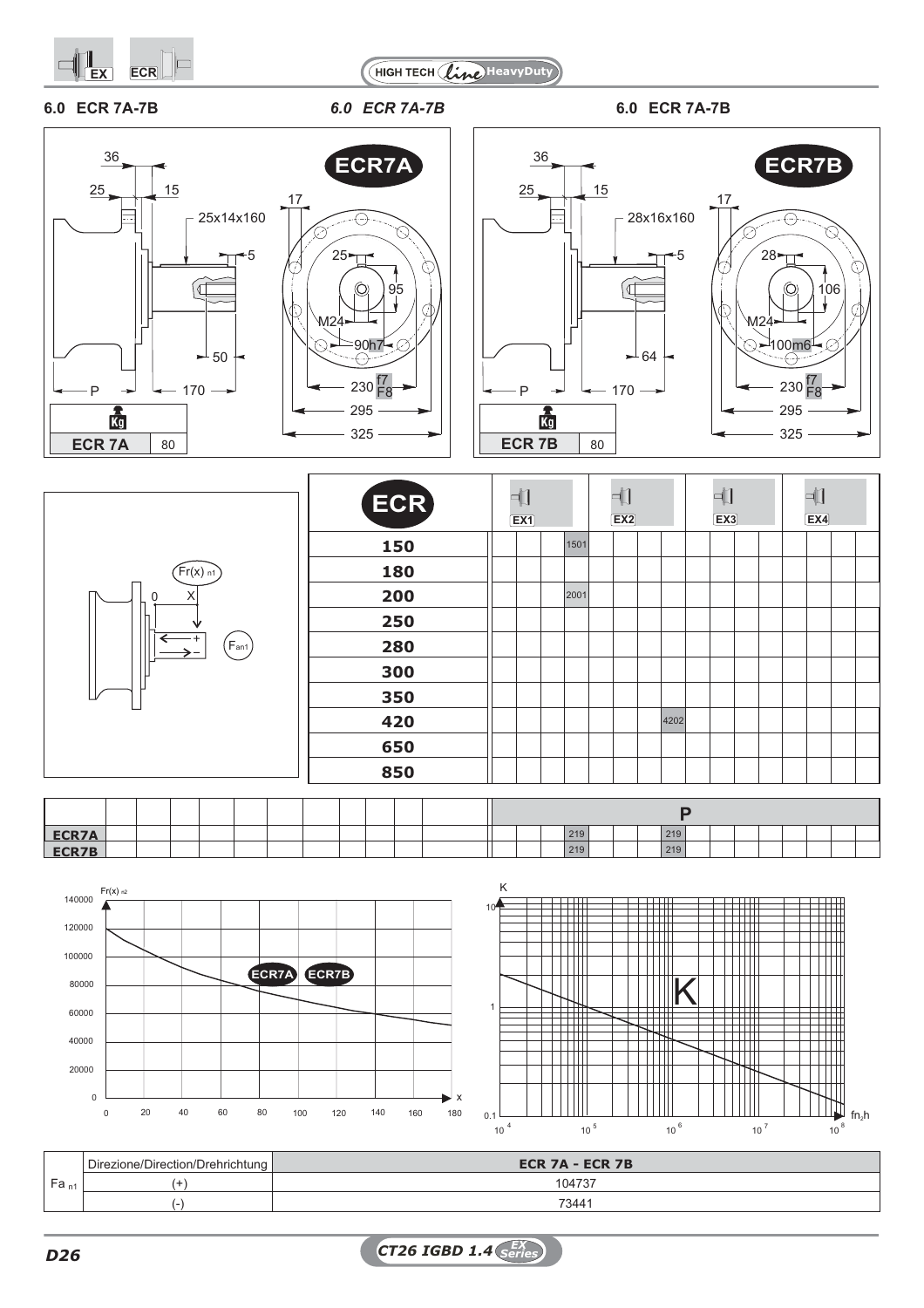







| ECR) | ⊣‡]<br>EX1 |      | $\overline{a}$<br>EX2 |      | ⊣∐<br>Ex3 |  | $\mathbb{R}$<br>Ex4 |  |
|------|------------|------|-----------------------|------|-----------|--|---------------------|--|
| 250  |            | 2501 |                       |      |           |  |                     |  |
| 280  |            |      |                       |      |           |  |                     |  |
| 300  |            |      |                       |      |           |  |                     |  |
| 350  |            |      |                       |      |           |  |                     |  |
| 420  |            |      |                       |      |           |  |                     |  |
| 650  |            |      |                       | 6502 |           |  |                     |  |
| 850  |            |      |                       |      |           |  |                     |  |

| O <sub>A</sub><br>81<br>$-111$ |  |  |  |
|--------------------------------|--|--|--|





|                | Direzione/Direction/Drehrichtung | <b>ECR 8</b> |
|----------------|----------------------------------|--------------|
| -<br>$ra_{n1}$ |                                  | 149386       |
|                |                                  | 112665       |

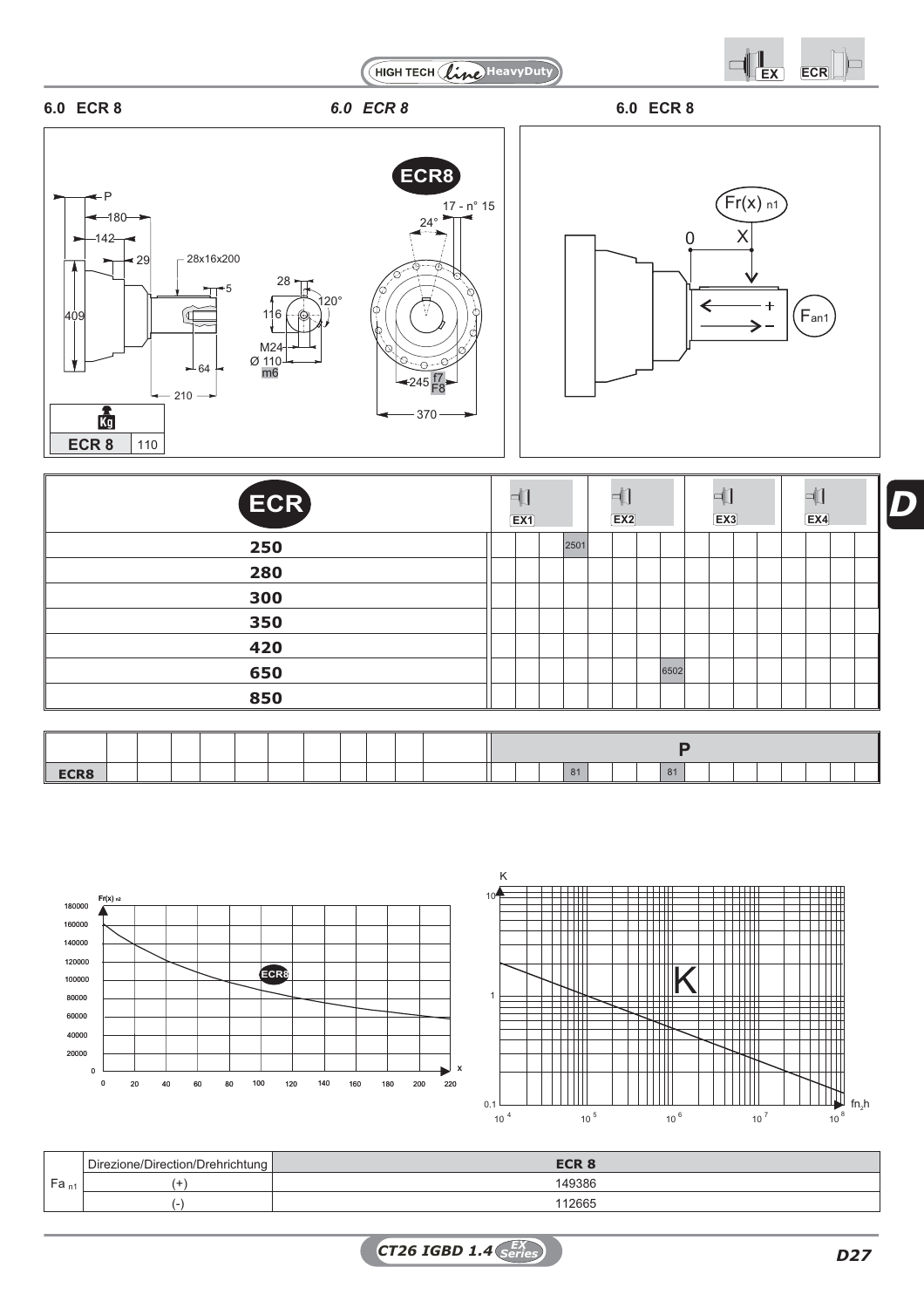







| ECR) | $\overline{\mathcal{A}}$<br>$\boxed{EX1}$ |      | ᆷ<br>EX2 |      | $\Box$<br>Ex3 | ▭<br>"<br>EX4 |
|------|-------------------------------------------|------|----------|------|---------------|---------------|
| 300  |                                           | 3001 |          |      |               |               |
| 350  |                                           |      |          |      |               |               |
| 420  |                                           |      |          |      |               |               |
| 650  |                                           |      |          |      |               |               |
| 850  |                                           |      |          | 8502 |               |               |
|      |                                           |      |          |      |               |               |
|      |                                           |      |          | P    |               |               |
| ECR9 |                                           | 81   |          | 81   |               |               |





|                    | □ Direzione/Direction/Drehrichtung | ECR <sub>9</sub>   |
|--------------------|------------------------------------|--------------------|
| ` Fa <sub>n1</sub> |                                    | 167746             |
|                    |                                    | 12852 <sup>-</sup> |

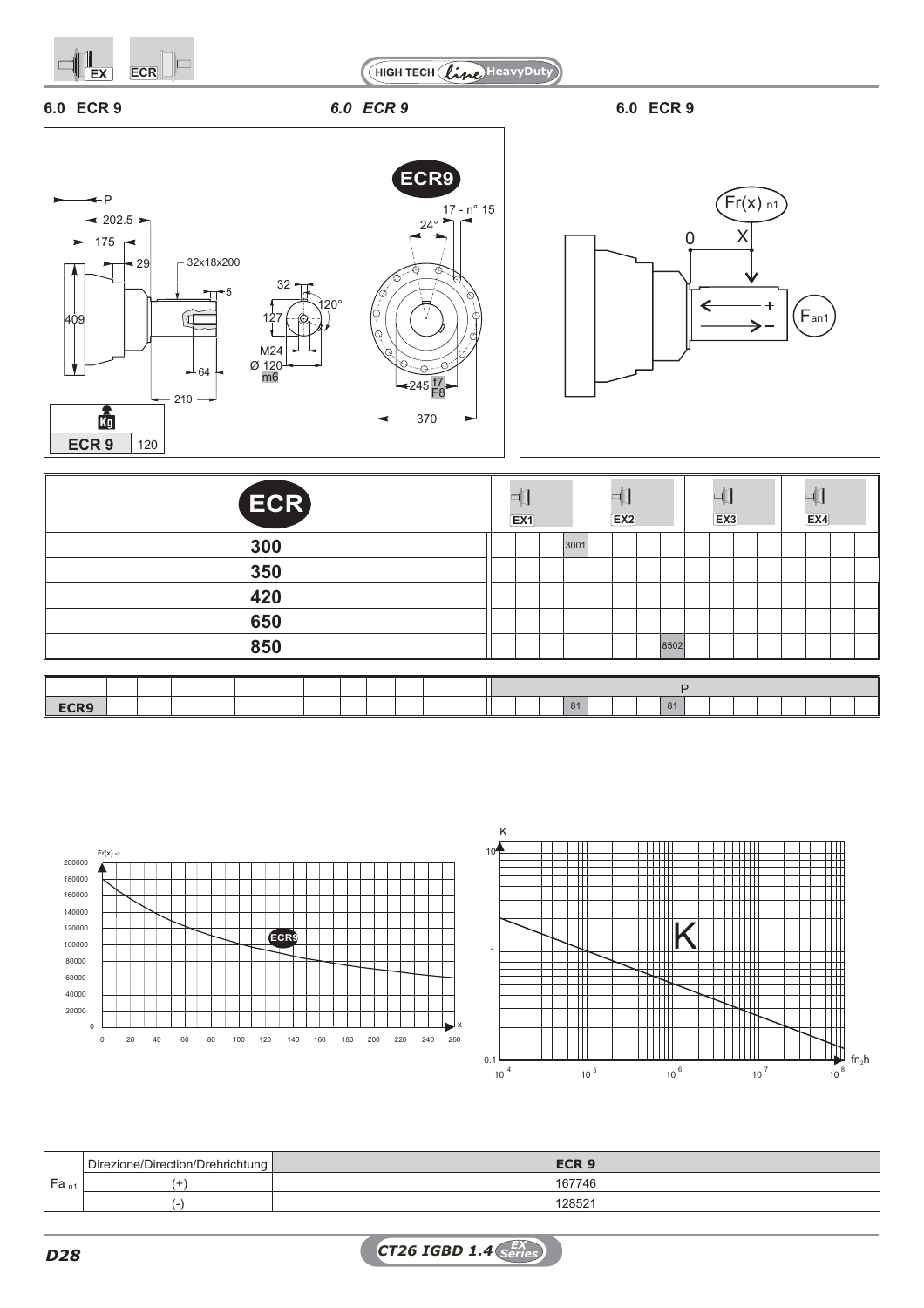

# **6.0 EXV-EXC-EXS-EXR-EXO-EXA** *6.0 EXV-EXC-EXS-EXR-EXO-EXA* **6.0 EXV-EXC-EXS-EXR-EXO-EXA**